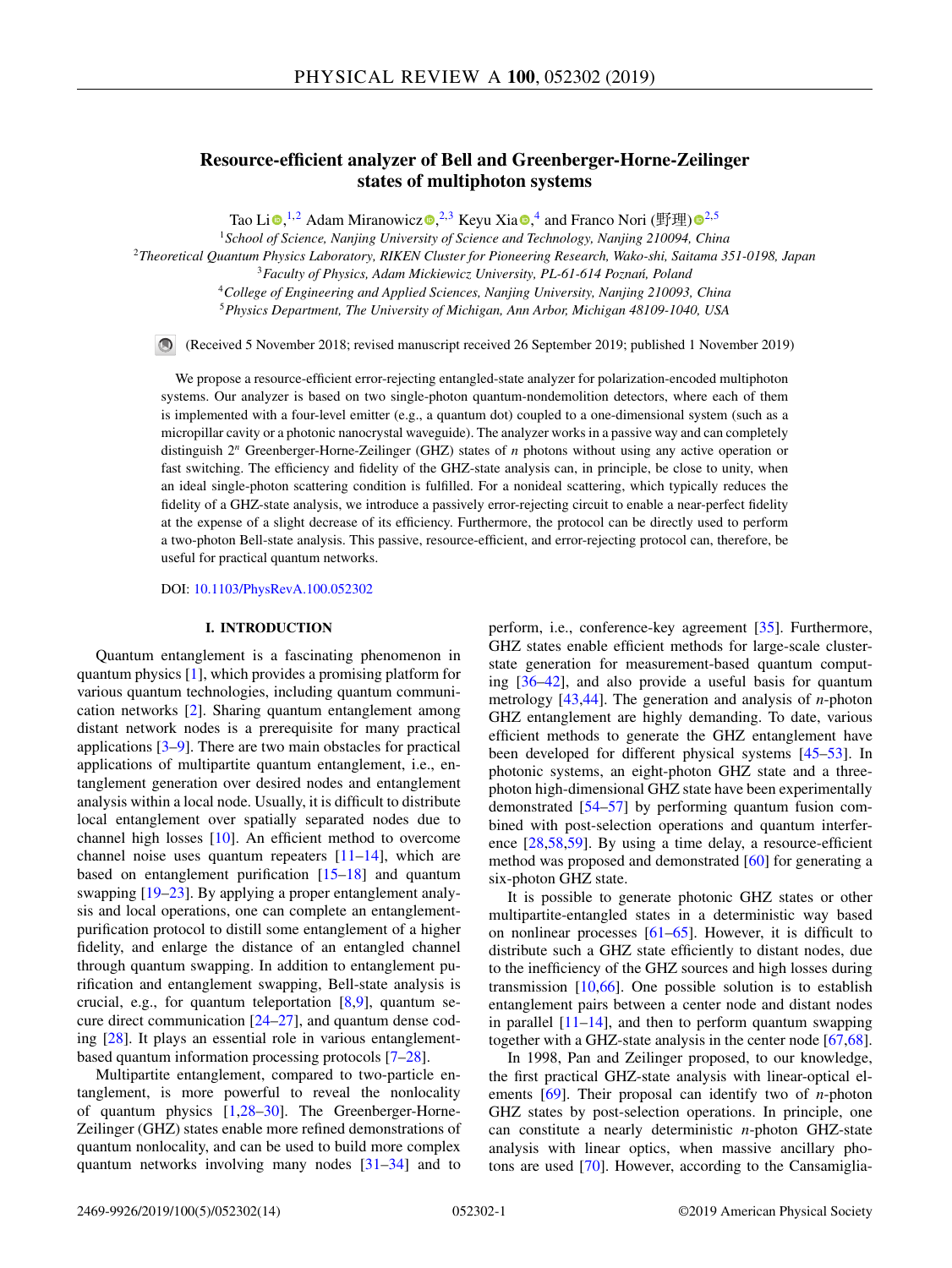<span id="page-1-0"></span>Lütkenhaus no-go theorem [\[71\]](#page-11-0), perfect and deterministic Bell-state analysis on two polarization-encoded qubits is impossible by using only linear-optical elements (in addition to photodetectors) and auxiliary modes in the vacuum state. By taking into account nonlinear processes, a complete GHZstate analysis for photonic systems becomes possible [\[72,73\]](#page-11-0), and can achieve perfect efficiency and fidelity for an ideal process. Moreover, a complete entangled-state analysis for hyperentangled or redundantly encoded photon pairs is possible [\[74](#page-11-0)[–79\]](#page-12-0). The existing GHZ-state analyses typically require active operations and/or fast switching, and always require more quantum resources when the photon number of a given GHZ state increases. Furthermore, the fidelity of the Bell-state or GHZ-state analyses significantly depends on the nonlinearity strength of realistic nonlinear processes [\[65\]](#page-11-0). A deviation from an ideal nonlinear process leads to errors and, thus, reduces the fidelity. These disadvantages significantly limit applications of a GHZ-state analysis for practical quantum networks.

Here we propose a resource-efficient passive protocol of a multiphoton GHZ-state analysis using only two single-photon nondestructive [quantum nondemolition (QND)] detectors, three standard (destructive) single-photon detectors, and some linear-optical elements. The GHZ-state analysis circuit is universal, and can completely distinguish 2*<sup>n</sup>* GHZ states with different photon numbers *n*, according to the measurement results of single-photon nondestructive and destructive detectors. The circuit works in a passive way as the Pan-Zeilinger GHZ-state analyzer does [\[69\]](#page-11-0). During the entangled-state analysis, there are neither active operations on ancillary atoms nor adaptive switching of photons [\[80\]](#page-12-0). The efficiency of our GHZ-state analysis can, in principle, be equal to one. Moreover, our protocol has no requisite for direct Hong-Ou-Mandel interference which requires simultaneous operations on two individual photons. Thus, we can significantly simplify the process of GHZ-state analysis and, subsequently, the structure of multinode quantum networks. Furthermore, the detrimental effect on the fidelity, introduced by a nonideal scattering process, can be eliminated passively at the expense of a decrease of its efficiency. Therefore, our protocol is resource efficient and passive, and can be used to efficiently entangle distant nodes in complex quantum networks.

The paper is organized as follows: A quantum interface between a single photon and a single quantum dot (QD) is introduced briefly in Sec. II for performing QND measurements on linearly polarized photons. In Sec. [III,](#page-2-0) a passive GHZ-state analysis circuit is presented. In Sec. [IV,](#page-4-0) a method to efficiently generate entanglement among distant nodes is described. Subsequently, the performance of the circuit, with state-of-the-art experimental parameters, is discussed in Sec. [V.](#page-5-0) We conclude with brief discussion and conclusions in Secs. [VI](#page-7-0) and [VII.](#page-8-0) Moreover, Appendixes [A](#page-8-0) and [B](#page-9-0) present the two simplest examples of our method for the analysis of two-photon Bell states and three-photon GHZ states.

# **II. SINGLE-PHOTON QND DETECTOR**

An efficient interface, between a single photon and a single emitter, constitutes a necessary building block for various kinds of quantum tasks, especially for long-distance or dis-



FIG. 1. Proposal of quantum-nondemolition detection based on spin-dependent transitions for the negatively charged exciton *X* <sup>−</sup>. (a) Relative-level structure and optical transition of a singly charged quantum dot (QD); (b) a QD coupled to an optical micropillar cavity. Here,  $|\uparrow\rangle$  ( $|\downarrow\rangle$ ) denotes the electron spin state with  $J_z$  equal to  $1/2$  $(-1/2)$ , and  $|\{\uparrow\,\downarrow\,\uparrow\}\rangle$  ( $|\uparrow\,\downarrow\,\downarrow\,\rangle$ ) denotes the trion state of *X*<sup>-</sup> with *J<sub>z</sub>* equal to  $3/2$  ( $-3/2$ ). A photon in a right- (left-) circularly polarized state  $|R\rangle$  ( $|L\rangle$ ) can only couple to the transition  $|\uparrow\rangle \leftrightarrow |\uparrow \downarrow \uparrow \rangle$  ( $|\downarrow\rangle \leftrightarrow$ |↑↓⇓). Therefore, the cross transitions are forbidden by the quantum-optical selection rules.

tributed quantum networks  $[2,65]$  $[2,65]$ . To begin with, we consider a process of single-photon scattering by a four-level emitter coupled to a one-dimensional system, such as a QD coupled to a micropillar cavity or a photonic nanocrystal waveguide [\[81–86\]](#page-12-0). A singly charged self-assembled In(Ga)As QD has four energy levels [\[85–87\]](#page-12-0): two ground states of  $J_z =$  $\pm 1/2$ , denoted as  $|\uparrow\rangle$  and  $|\downarrow\rangle$ , respectively; and two optically excited trion states  $X^-$ , consisting of two electrons and one hole, with  $J_z = \pm 3/2$ , denoted as  $|\uparrow \downarrow \uparrow \rangle$  and  $|\uparrow \downarrow \downarrow \rangle$ , respectively. Here the quantization axis *z* is along the growth direction of the QD and it is the same as the direction of the input photon. Therefore, there are two circularly polarized dipole transmissions which are degenerated when the environment magnetic field is zero, as shown in Fig. 1. A right-circularly polarized photon  $|R\rangle$  and a left-circularly polarized photon  $|L\rangle$ can only couple to the transitions  $|\uparrow\rangle \leftrightarrow |\uparrow\downarrow\uparrow\rangle$  and  $|\downarrow\rangle \leftrightarrow$ |↑↓⇓, respectively.

The single-photon scattering process of a QD-cavity unit is dependent on the state of the QD. There are two individual cases: (1) If an input photon does not match the circularly polarized transition of the QD, the photon excites the cavity mode that is orthogonal to the polarization transition of the QD, and it is reflected by a practically empty cavity with a loss probability caused by photon absorption and/or side leakage. (Hereafter, for brevity, we refer to the side leakage only, but we also mean other photon absorption losses.) However, (2) if an input photon matches a given transition of the QD, the photon interacts with the QD and is reflected by the cavity that couples to the QD. Therefore, a *j*-circularly polarized photon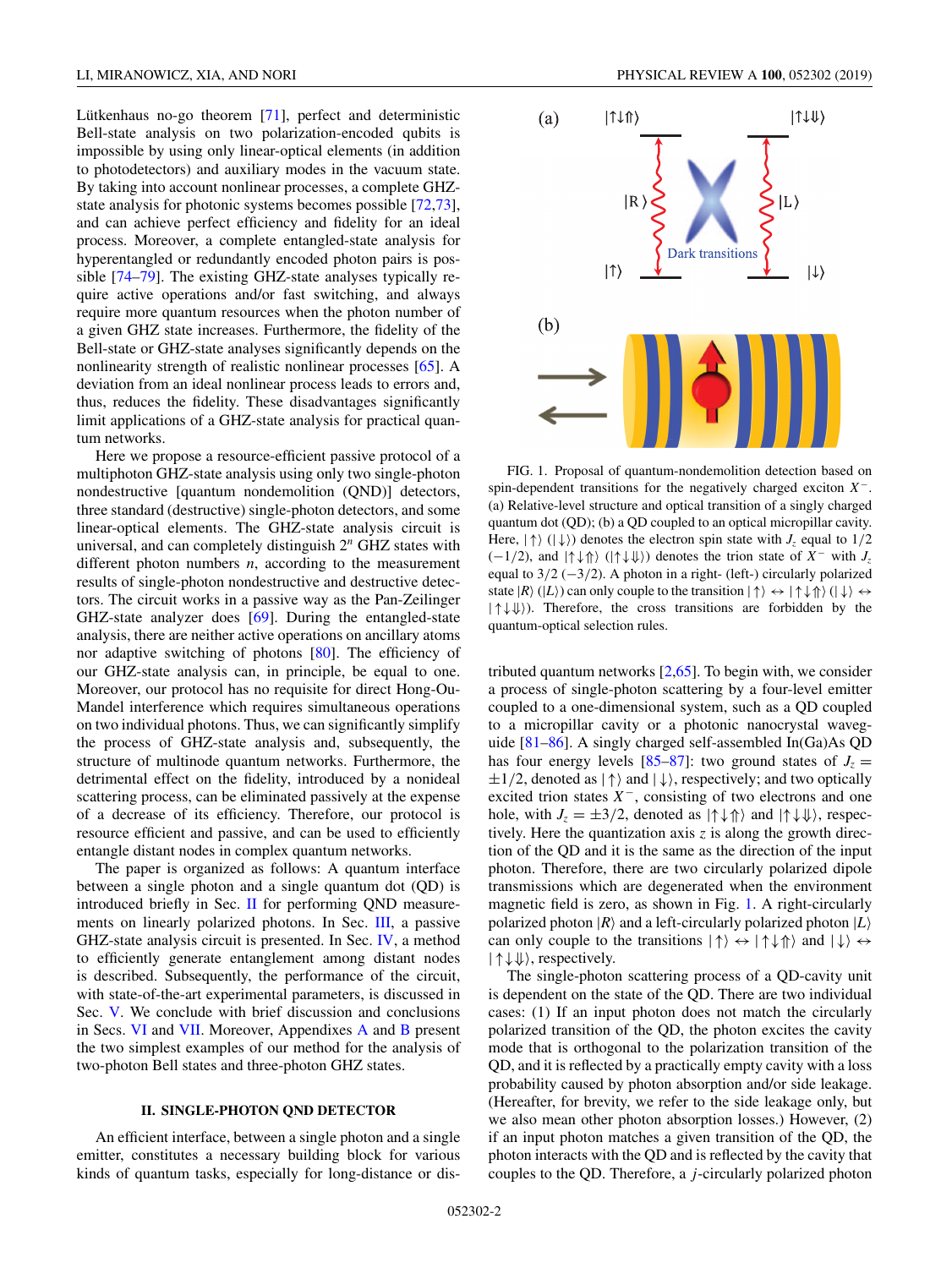<span id="page-2-0"></span>(where  $j =$  right or left) in the input mode  $\hat{a}^{\dagger}_{\omega_j, \text{in}}$  of frequency  $\omega_j$ , after it is scattered by a QD-cavity unit, evolves into an output mode  $\hat{a}^{\dagger}_{\omega_j,\text{out}}$  as follows [\[84–87\]](#page-12-0):

$$
\hat{a}_{\omega_j, \text{in}}^{\dagger} |0, 0, \bar{s}\rangle \rightarrow r_0 \hat{a}_{\omega_j, \text{out}}^{\dagger} |0, 0, \bar{s}\rangle,
$$
  

$$
\hat{a}_{\omega_j, \text{in}}^{\dagger} |0, 0, s\rangle \rightarrow r_1 \hat{a}_{\omega_j, \text{out}}^{\dagger} |0, 0, s\rangle,
$$
 (1)

where the state  $|0, 0, s \rangle$  ( $|0, 0, \overline{s} \rangle$ ) denotes that both input and output fields are in the vacuum state and the QD is in the state  $|s\rangle$  ( $|\bar{s}\rangle$ ) that couples (does not couple) to the input photon. Under the assumptions of both adiabatic evolution of the cavity field and negligible excitation of the QD, the state-dependent reflection amplitudes  $r_0$  and  $r_1$ , corresponding, respectively, to the aforementioned cases  $(1)$  and  $(2)$ , are given by  $[84–87]$ 

$$
r_0(\omega) = 1 - \frac{\kappa}{i(\omega_c - \omega) + \frac{\kappa}{2} + \frac{\kappa_s}{2}},
$$
  

$$
r_1(\omega) = 1 - \frac{\kappa f}{[i(\omega_c - \omega) + \frac{\kappa}{2} + \frac{\kappa_s}{2}]f + g^2},
$$
 (2)

where the auxiliary function *f* is given by  $f = i(\omega_X - \omega) +$  $\frac{\gamma}{2}$ . Here  $\omega_X$ - is the transmission frequency of the QD and  $\omega_c$ is the resonant frequency of the cavity. These frequencies can be tuned to be equal to  $\omega_{X^-} = \omega_c$ , for simplicity. Moreover,  $\kappa$ describes a directional coupling between the cavity modes and the input and output modes; *g* denotes the coupling between the QD and cavity;  $\kappa_s$  represents the cavity side-leakage rate, and  $\gamma$  is the trion decay rate. These formulas for the reflection coefficients are valid in general for both weak and strong couplings [\[88\]](#page-12-0).

For ideal scattering in the strong-coupling regime with  $\kappa_s \ll \kappa$  and  $\gamma$ ,  $\kappa \ll g$  (or in the high-cooperativity regime with  $\kappa_s \ll \kappa$ ,  $\gamma \ll g \ll \kappa$ , and  $\gamma \kappa \ll g^2$ ) [\[88\]](#page-12-0), an input photon, that is resonant with a QD transition, is deterministically reflected by the QD-cavity unit. A  $\pi$ -phase (*zero*-phase) shift is introduced to the hybrid system consisting of a photon and the QD with  $r_0 = -1$  for  $g = 0$  ( $r_1 = 1$  for  $\kappa \gamma \ll g^2$ ), if the photon decouples (couples) to a transition of the QD. When the QD is initialized to be in the superposition state  $|\pm\rangle$  = the QD is initialized to be in the superposition state  $|\pm\rangle$  =  $(|\uparrow\rangle \pm |\downarrow\rangle)/\sqrt{2}$ , an input photon in a linearly polarized state evolves as follows:

$$
|H\rangle|\pm\rangle \rightarrow |V\rangle|\mp\rangle,
$$
  

$$
|V\rangle|\pm\rangle \rightarrow |H\rangle|\mp\rangle.
$$
 (3)

Equation (3) means that if a QD receives a single photon, then it receives the Pauli  $\sigma_x$  unitary. On the one hand, if the QD does not receive any photon, then it does not change its state. Thus, if we can identify whether the QD receives the Pauli  $\sigma_x$  unitary, then it works as a QND measurement for photons [\[85,88–90\]](#page-12-0). Furthermore, when the QD receives a photon, then it flips the polarization state of the photon simultaneously [\[91,92\]](#page-12-0). We will show in Sec. [V](#page-5-0) that the QND measurement can work faithfully with a limited efficiency for practical scattering, i.e., when  $r_1(\omega)$  and  $r_0(\omega)$  significantly deviate from their ideal values  $\pm 1$ .



PRO  $\breve{\mathcal{O}}$ FIG. 2. Schematics of the passive optical GHZ-state analyzer using single-photon QND detectors. Here PBS denotes a polarizing beam splitter, which transmits photons with horizontal polarization  $|H\rangle$  and reflects those with vertical polarization  $|V\rangle$ . HWP represents

a half-wave plate that performs the Hadamard transformation on a nair-wave plate that performs the Hadamard transformation on<br>photons passing it, i.e.,  $|H\rangle \rightarrow (|H\rangle + |V\rangle)/\sqrt{2}$  or  $|V\rangle \rightarrow (|H\rangle$ photons passing it, i.e.,  $|H\rangle \rightarrow (|H\rangle + |V\rangle)/\sqrt{2}$  or  $|V\rangle \rightarrow (|H\rangle - |V\rangle)/\sqrt{2}$ . QND detection completes a nondestructive measurement on single photons, and  $D_i$  ( $i = 1, 2, 3$ ) is an ordinary (destructive) single-photon detector.

#### **III. PASSIVE GHZ-STATE ANALYZER**

## **A. The setup**

So far, we have described a QND detection of linearly polarized single photons. In this section, we describe how to incorporate a QND detector into the setup for the passive optical GHZ-state analysis, as shown in Fig. 2. The setup is composed of two half-wave plates (HWPs), two polarizing beam splitters (PBSs), two single-photon QND detectors in the state  $|+\rangle_1|+\rangle_2$ , and several standard (destructive) single-photon detectors. The HWP is tuned to perform the Hadamard transformation on photons passing it, i.e.,  $|H\rangle \rightarrow (|H\rangle + |V\rangle)/$ rmation on photons passing it, i.e.,  $|H\rangle \rightarrow (|H\rangle + |V\rangle)/\sqrt{2}$ . The PBS transmits linearly polarized photons in the state  $|H\rangle$  and reflects photons in the state  $|V\rangle$ . The single-photon QND and standard detectors complete the photon on-off measurements in nondestructive and destructive ways, respectively.

#### **B. GHZ states**

For *n*-photon polarization-encoded GHZ states, the simplest two can be expressed as [\[28\]](#page-10-0)

$$
|\text{GHZ}_{00...0}\rangle = \frac{1}{\sqrt{2}} (|H\rangle^{\otimes n} + |V\rangle^{\otimes n}),
$$
  

$$
|\text{GHZ}_{00...1}\rangle = \frac{1}{\sqrt{2}} (|H\rangle^{\otimes n} - |V\rangle^{\otimes n}),
$$
 (4)

where the last (*n*th) bit in the subscript of  $|GHZ_{00...n}\rangle$  refers to the phase  $(\pm)$ . If a photon is determined in the state  $|H\rangle$ or  $|V\rangle$ , the remaining  $(n - 1)$  photons collapse into the same polarization. To constitute a complete basis for the *n*-photon system, one should take the remaining  $(2<sup>n</sup> - 2)$  orthogonal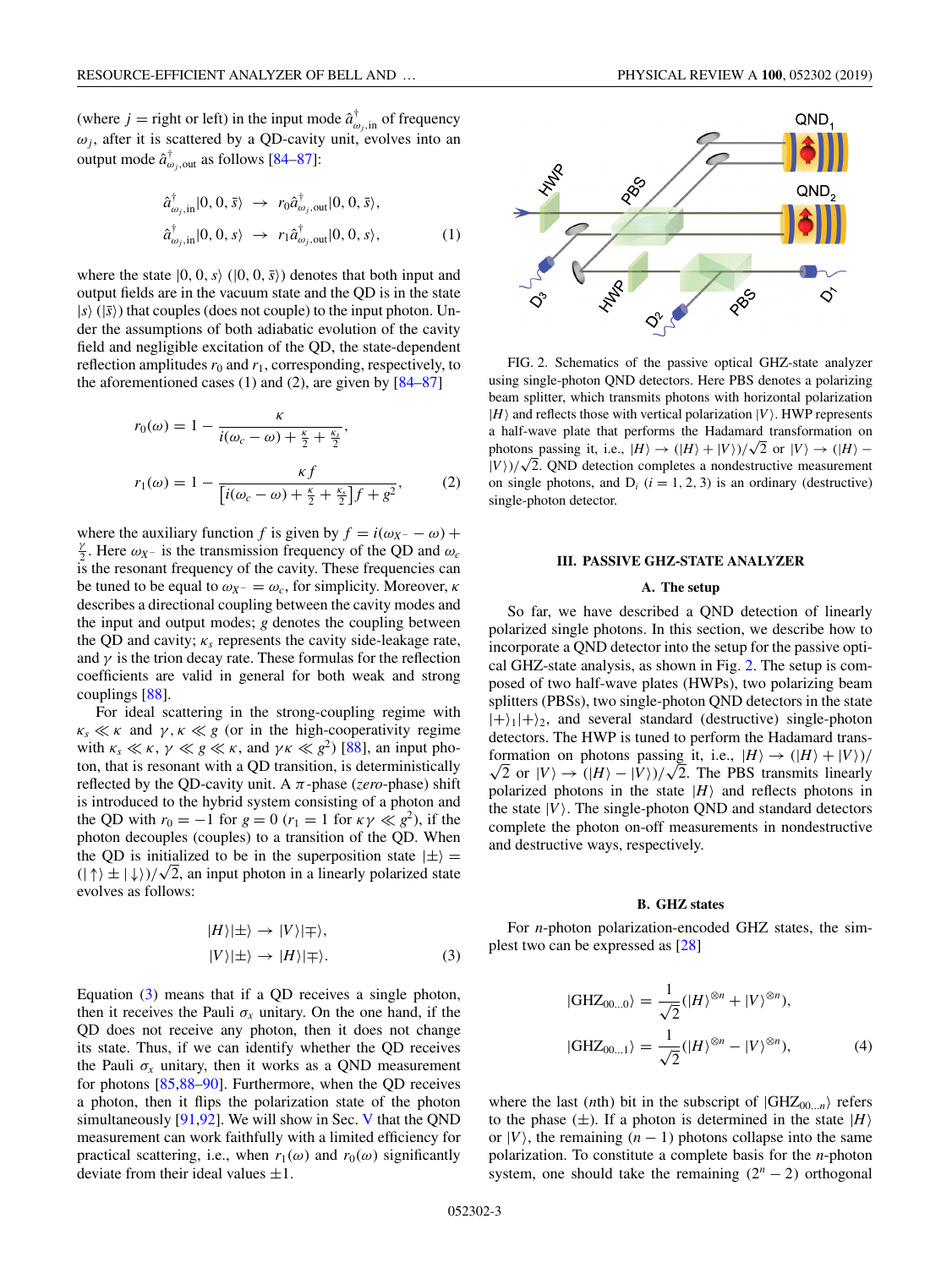<span id="page-3-0"></span>basis states into consideration,

$$
|GHZ_{i_1i_2...i_n}\rangle = \bigotimes_{j=1}^{n-1} \sigma_{x_j}^{i_j} \otimes \sigma_{z_n}^{i_n} |GHZ_{00...0}\rangle
$$

$$
= i\sigma_{y_n}^{i_n} \bigotimes_{j=1}^{n} \sigma_{x_j}^{i_j} |GHZ_{00...0}\rangle, \qquad (5)
$$

which can be generated from  $|GHZ_{00...0}\rangle$  by performing a single-photon rotation on each photon, and

$$
\bigotimes_{j=1}^n \sigma_{x_j}^{i_j} = \sigma_{x_1}^{i_1} \otimes \sigma_{x_2}^{i_2} \otimes \cdots \otimes \sigma_{x_n}^{i_n}.
$$

Here, the superscripts  $i_1$ ,  $i_2$ , ...,  $i_n \in \{0, 1\}$ , the Pauli operators  $\sigma_{x_j} = |H\rangle_j \langle V| + |V\rangle_j \langle H|$  perform a polarization flip on the *j*th photon with  $j = 1, 2, ..., n$ ;  $\sigma_{y_n} = -i(|H\rangle_n \langle V| |V\rangle_n \langle H|$ ;  $\sigma_{z_n} = |H\rangle_n \langle H| - |V\rangle_n \langle V|$  performs a phase flip on the *n*th photon; and the relative phase between the two components of Eq. (5) is determined by  $i_n$ ; i.e.,  $i_n = 0$  ( $i_n = 1$ ) leads to a relative phase of 0  $(\pi)$ .

#### **C. State transformations for the GHZ-state analysis**

Now we focus on completely distinguishing the aforementioned 2*<sup>n</sup>* GHZ states, which is of vital importance for multiuser quantum networks [\[67–69\]](#page-11-0). According to stabi-lizer theory [\[93–96\]](#page-12-0), the *n*-photon state  $|GHZ_{00...0}\rangle$ , given in Eq. [\(4\)](#page-2-0), is a stabilizer state that can be uniquely defined by *n* stabilizing operators  $S_k$ ,

$$
S_k = \begin{cases} \sigma_{x_1} \otimes \sigma_{x_2} \otimes \cdots \otimes \sigma_{x_n}, & k = 1; \\ \sigma_{x_{k-1}} \otimes \sigma_{x_k}, & k = 2, 3, \ldots, n. \end{cases}
$$
 (6)

Here the operators  $\sigma_{z_k}$  perform a phase flip on the *k*th photon with  $k = 1, 2, \ldots$ , and *n*; there is an implicit identity  $I^{\otimes (n-2)}$ acting on the remaining photons that is suppressed in  $S_{k\geq 2}$  for simplicity.

The set of operators  $S_1$ ,  $S_2$ , ...,  $S_n$  forms a complete set of commuting observables; the 2*<sup>n</sup>* GHZ states are common eigenvectors of all  $S_k$ 's with different eigenvalues [\[94\]](#page-12-0), i.e.,  $|GHZ_{00...0}\rangle$  gives an eigenvalue +1 for all  $S_k$ 's. Therefore, we can measure the stabilizing operators  $S_k$ 's to completely discriminate 2*<sup>n</sup>* GHZ states of an *n*-photon system.

Here the *n*-photon observable  $S_1$  corresponds to the measurement of the relative phase between the two terms in a GHZ state and can be nondestructively measured by using two QND detectors introduced in Sec.  $\text{II}; S_{k \geq 2}$  corresponds to parity detection on the pair of  $(k - 1)$ th and *k*th photons and is measured with direct polarization measurements on each photon scattered by the QND detectors. To explain in detail our GHZ-state analysis, we use the ket notation instead of the stabilizer codes, since the stabilizer states change during the analysis.

For clarity, we divide this GHZ-state analysis into several steps. Let us suppose that there is a spatial separation between each two optical elements such that all photons can pass a given optical element before entering another element. Note this requirement is not necessary, and we will demonstrate, in the next section, that our proposal also works when each

photon is passing one by one from the input port to the output port and is measured by a single-photon destructive detector.

After passing *n* photons though the HWP, the Hadamard transformation is performed on each photon, and the 2*<sup>n</sup>* GHZ states are changed into superposition states of 2*<sup>n</sup>*−<sup>1</sup> (out of 2*<sup>n</sup>* possible) product states, each with an even (odd) number of *V*-polarized photons for  $|GHZ_{i_1i_2...i_{n-1}0} \rangle$  ( $|GHZ_{i_1i_2...i_{n-1}1} \rangle$ ). For instance, the states  $|GHZ_{i_1i_2...i_{n-1}0}\rangle$  and  $|GHZ_{i_1i_2...i_{n-1}1}\rangle$ , after the Hadamard transformation of each photon, evolve into

$$
|\Psi_1\rangle = \frac{1}{\sqrt{2^{n-1}}} \sum_{m=0}^{[\frac{n}{2}]} \sqrt{C_n^{2m}} |G_{2m}^{i_1, \dots, i_{n-1}}\rangle,
$$
  

$$
|\Phi_1\rangle = \frac{1}{\sqrt{2^{n-1}}} \sum_{m=1}^{[\frac{n+1}{2}]} \sqrt{C_n^{2m-1}} |G_{2m-1}^{i_1, \dots, i_{n-1}}\rangle,
$$
 (7)

respectively. Here  $[x]$  is the integer value function that rounds the number *x* down to the nearest integer;  $C_n^m = \frac{n!}{m!(n-m)!}$  is the binomial coefficient; the state  $|G_m^{i_1,...,i_{n-1}}\rangle$  is an *n*-photon superposition state that contains *m V*-polarized photons and  $(n - m)$  *H*-polarized photons as follows:

$$
\left|G_m^{i_1,...,i_{n-1}}\right\rangle = \frac{Z}{\sqrt{C_n^m}} \sum_{l_1,...,l_n \in \{0,1\}} \delta_{m,m'} \bigotimes_{j=1}^n \sigma_{x_j}^{l_j} |H\rangle^{\otimes n},\tag{8}
$$

where  $m' = \sum_{j=1}^{n} l_j$  and  $\delta_{m,m'}$  is the Kronecker delta. The phase of each component is determined by the operator  $Z =$  $\bigotimes_{j=1}^{n-1} \sigma_{z_j}^{i_j}$ , which is simplified to an identity operator when analyzing  $|GHZ_{00...0}\rangle$  and  $|GHZ_{00...1}\rangle$ .

#### **D. Measurements for the GHZ-state analysis**

As follows from the above analysis, the relative phase of  $|GHZ_{i_1i_2...i_n}\rangle$ , which is determined by  $i_n$ , can be read out by measuring the number of *V*-polarized photons in the evenodd basis after applying the Hadamard transformation to  $|GHZ_{i_1i_2...i_n}\rangle$ . This measurement can be completed by a setup consisting of a PBS and two QD-cavity units (referred to as QND detectors). As demonstrated in Sec.  $II$ , a linearly polarized photon, after being scattered by a QND detector, changes its polarization state into an orthogonal state and flips the state of the detector QD. After all photons are either transmitted or reflected by the first PBS, and scattered by the QND detectors, the hybrid states of the two QDs and the *n* photons, corresponding to the states  $|GHZ_{i_1i_2...i_{n-1}0}$  and  $|GHZ_{i_1i_2...i_{n-1}}\rangle$ , evolve, respectively, into

$$
\left|\Psi_{2}^{e}\right\rangle = \bigotimes_{j=1}^{n} \sigma_{x_{j}} |\Psi_{1}\rangle |+\rangle_{1}|+\rangle_{2},
$$

$$
\left|\Phi_{2}^{e}\right\rangle = \bigotimes_{j=1}^{n} \sigma_{x_{j}} |\Phi_{1}\rangle |-\rangle_{1}|-\rangle_{2},
$$
(9)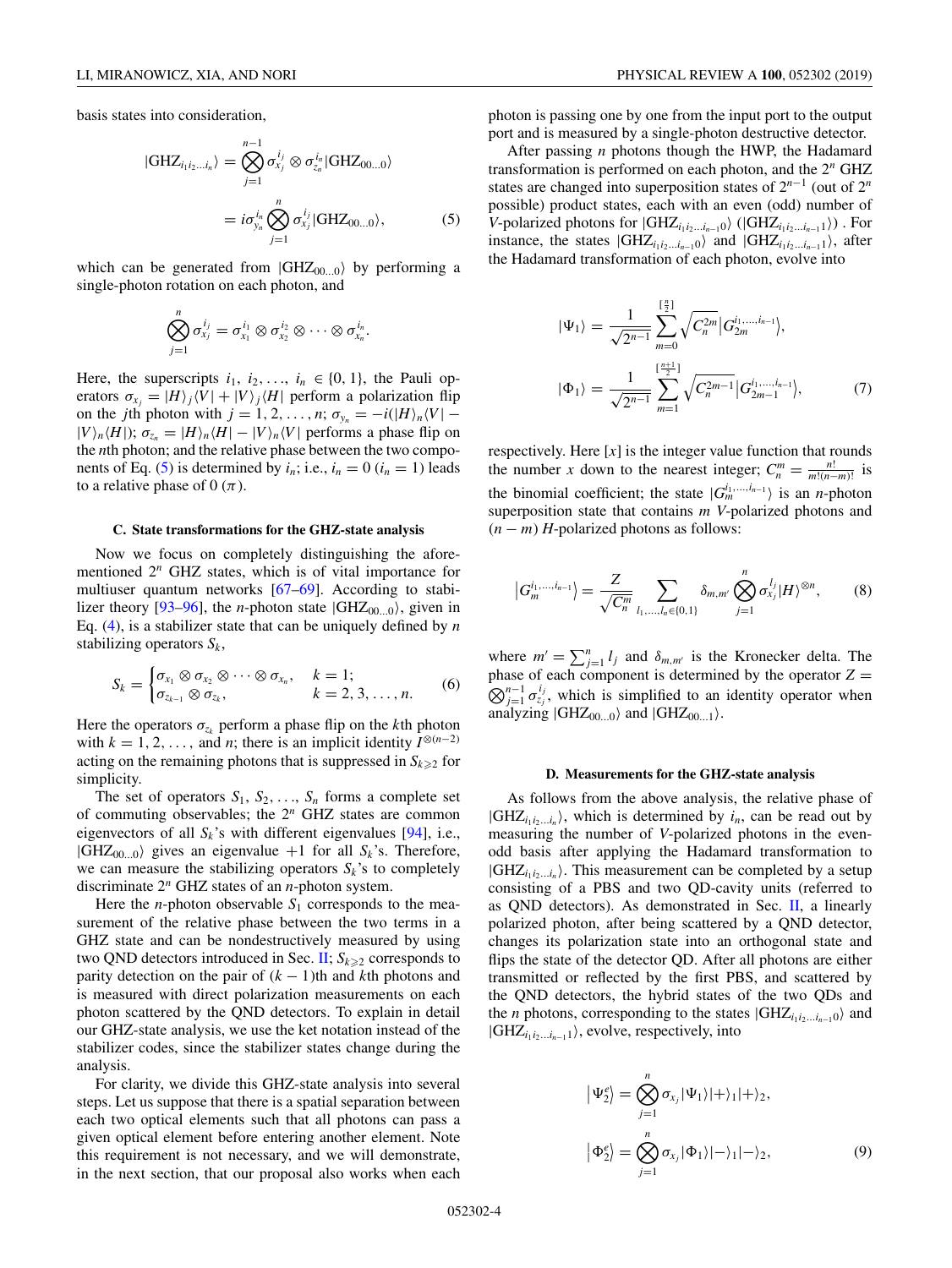<span id="page-4-0"></span>if *n* is even, and into

$$
\left| \Psi_2^o \right| = \bigotimes_{j=1}^n \sigma_{x_j} |\Psi_1\rangle |+ \rangle_1 |-\rangle_2,
$$
  

$$
\left| \Phi_2^o \right| = \bigotimes_{j=1}^n \sigma_{x_j} |\Phi_1\rangle |-\rangle_1 |+\rangle_2,
$$
 (10)

if *n* is odd. The combined states of the two QDs in QND detectors are different, and can be used to deterministically distinguish  $|\Psi_1\rangle$  from  $|\Phi_1\rangle$  for both cases of even and odd *n*.

To make this point clearer, we continue our analysis to measure the parity of each photon pair  $[k - 1, k]$  for the case of an arbitrary *even n*. Now, photons in different polarization states combine again at the first PBS, which is followed by an HWP. The HWP completes the Hadamard transformation on each photon passing through it and evolves the photonic component of the hybrid states into its original GHZ state, up to a phase difference  $\pi$ . For the states  $|\Psi_2^e\rangle$  and  $|\Phi_2^e\rangle$ , given in Eq. [\(9\)](#page-3-0), they evolve into

$$
|\Psi_3\rangle = \pm |\text{GHZ}_{i_1 i_2 \dots i_{n-1} 0}\rangle |+\rangle_1 |+\rangle_2,
$$
  

$$
|\Phi_3\rangle = \pm |\text{GHZ}_{i_1 i_2 \dots i_{n-1} 1}\rangle |-\rangle_1 |-\rangle_2.
$$
 (11)

Here  $|GHZ_{i_1i_2...i_{n-1}0}\rangle$  and  $|GHZ_{i_1i_2...i_{n-1}1}\rangle$  are the *n*-photon GHZ states given in Eq.  $(5)$ ; their sign is determined by the summation of the first  $(n - 1)$  subscripts with  $m'' = \sum_{j=1}^{n-1} i_j$ , i.e., "+" for even *m*" and "−" for odd *m*". Subsequently, a photon-polarization measurement setup, consisting of a PBS and two destructive single-photon detectors  $D_1$  and  $D_2$ , is used to detect the polarization of each photon and then divides the measurement results according to the number of clicks of each detector, i.e., when *n H*-polarized (*V*-polarized) photons are detected, the *n* input photons are projected into either  $|GHZ_{00...0}\rangle$  or  $|GHZ_{00...1}\rangle$ , which can be distinguished by detecting the state of the QD in each QND detector.

It is seen that there is neither active feedback nor fast switching operations involved in the entangled-state analysis. The setup works in a completely passive way, which is similar to that based on linear-optical elements and single-photon detectors. When  $n = 2$ , the GHZ-state analysis setup enables a passive Bell-state analysis for two-photon systems, which are typically denoted as

$$
|\phi^{\pm}\rangle = \frac{1}{\sqrt{2}}(|H\rangle|H\rangle \pm |V\rangle|V\rangle),
$$
  

$$
|\psi^{\pm}\rangle = \frac{1}{\sqrt{2}}(|H\rangle|V\rangle \pm |V\rangle|H\rangle).
$$
 (12)

Detailed analyses for  $n = 2$  and 3 are presented in Appendixes A and B, respectively.

## **IV. EFFICIENT DISTANT MULTIPARTITE ENTANGLEMENT GENERATION FOR QUANTUM NETWORKS**

In quantum multinode networks, multipartite entanglement among many nodes is useful for practical quantum communication or distributed quantum computation [\[28,29\]](#page-10-0). A direct method for sharing the GHZ entanglement among several distant nodes can be enabled by a faithful entanglement





FIG. 3. Schematics of nonlocal GHZ-state generation for multiparty quantum networks. Here a red circle with an arrow represents a stationary qubit, while a yellow circle represents a photon. Each wave line represents entanglement between the particles it connects.

distribution after locally generating the GHZ entanglement. However, the efficiency of such a multipartite entanglement distribution significantly decreases with the increasing photon number involved in the GHZ entanglement [\[10\]](#page-10-0). Furthermore, the experimental methods for generating multiphoton GHZ entanglement are still inefficient due to the limited experimental technologies. A significantly more efficient method for distant GHZ-state generation can be achieved by entanglement swapping. In the following, we describe a scheme for the GHZ entanglement generation among three stationary qubits, and these stationary qubits can be atomic ensembles, nitrogen-vacancy (NV) centers, QDs, and other systems [\[97\]](#page-12-0).

Suppose there are three communicating nodes in a quantum network, say, Alice, Bob, and Charlie. An ancillary node (Eve) shares hybrid entanglement pairs with Alice, Bob, and Charlie, respectively, as follows [\[11–18\]](#page-10-0):

$$
|\phi\rangle_{ji} = \frac{1}{\sqrt{2}} (|\uparrow\rangle_j |H\rangle_i + |\downarrow\rangle_j |V\rangle_i), \tag{13}
$$

where the subscript  $i$  (with  $i = a, b, c$ ) represents the photons owned by Eve, and it is entangled with the *j*th QD (with  $j = A, B, C$ , which belongs to Alice, Bob, and Charlie, respectively, as shown in Fig. 3. The state  $|\phi\rangle_{Aa}|\phi\rangle_{Bb}|\phi\rangle_{Cc}$  of the three hybrid entanglement pairs *Aa*, *Bb*, and *Cc* can be rewritten as

$$
|\phi_0\rangle = \frac{1}{2\sqrt{2}} \sum_{i,j,k} |\text{GHZ}_{ijk}\rangle_{ABC} |\text{GHZ}_{ijk}\rangle_{abc}.
$$
 (14)

Here the subscripts *i*, *j*,  $k \in \{0, 1\}$ , and the polarizationencoded GHZ states  $|GHZ_{ijk}\rangle_{abc}$  are defined in Eq. [\(5\)](#page-3-0) for  $n = 3$ . The eight distant stationary GHZ states among Alice, Bob, and Charlie are of the following forms:

$$
|GHZ_{00k}\rangle_{ABC} = \frac{1}{\sqrt{2}}[|\uparrow\rangle_A|\uparrow\rangle_B|\uparrow\rangle_C + (-1)^k|\downarrow\rangle_A|\downarrow\rangle_B|\downarrow\rangle_C],
$$
  
\n
$$
|GHZ_{10k}\rangle_{ABC} = \frac{1}{\sqrt{2}}[|\downarrow\rangle_A|\uparrow\rangle_B|\uparrow\rangle_C + (-1)^k|\uparrow\rangle_A|\downarrow\rangle_B|\downarrow\rangle_C],
$$
  
\n
$$
|GHZ_{01k}\rangle_{ABC} = \frac{1}{\sqrt{2}}[|\uparrow\rangle_A|\downarrow\rangle_B|\uparrow\rangle_C + (-1)^k|\downarrow\rangle_A|\uparrow\rangle_B|\downarrow\rangle_C],
$$
  
\n
$$
|GHZ_{11k}\rangle_{ABC} = \frac{1}{\sqrt{2}}[|\downarrow\rangle_A|\downarrow\rangle_B|\uparrow\rangle_C + (-1)^k|\uparrow\rangle_A|\uparrow\rangle_B|\downarrow\rangle_C],
$$
  
\n
$$
(15)
$$

with  $k \in \{0, 1\}$ . These states constitute a complete basis for three-QD systems.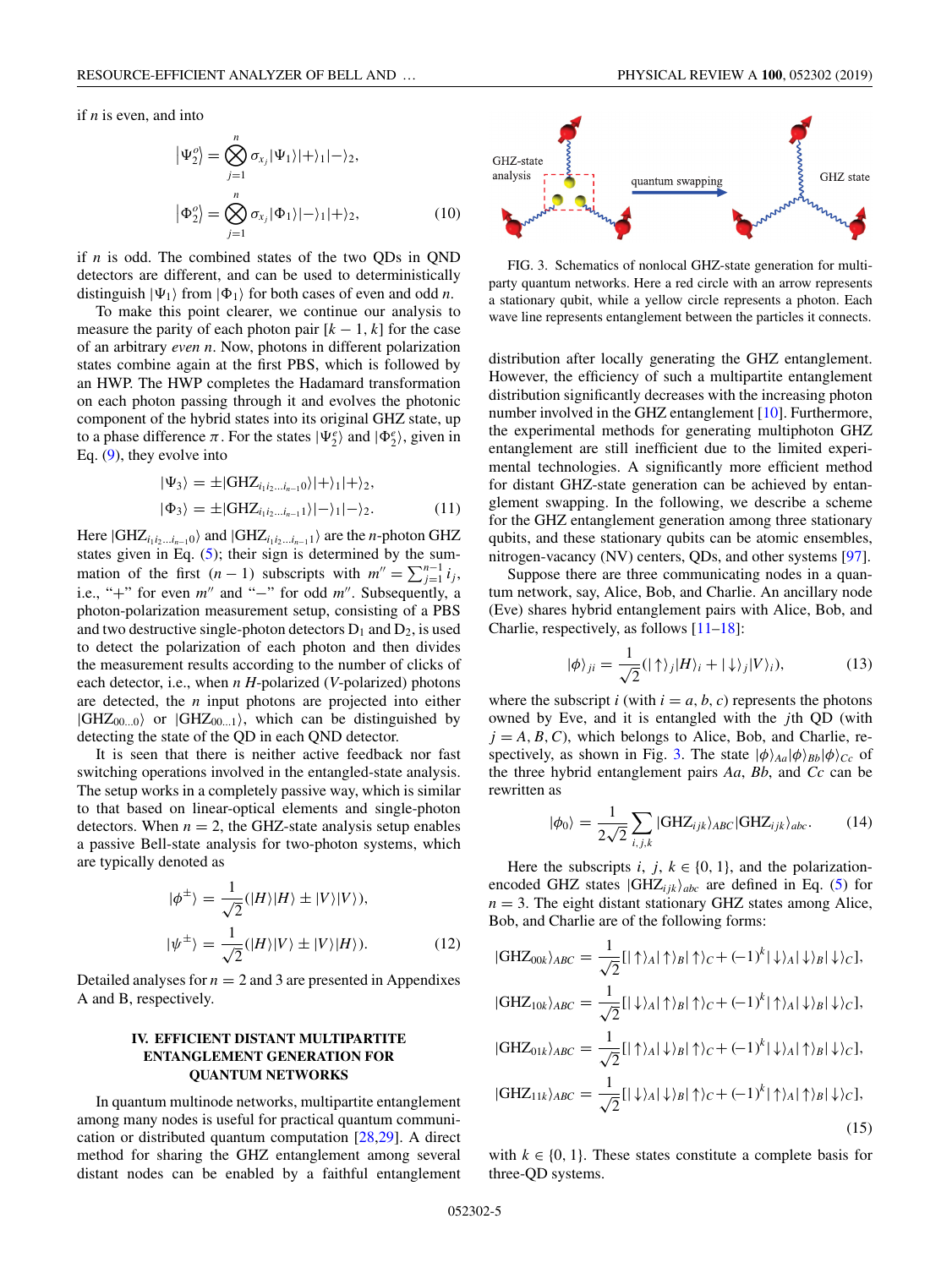<span id="page-5-0"></span>When the ancillary node Eve performs a quantum swapping operation with a three-photon polarization-encoded GHZ-state analysis, the states of the three stationary qubits, which belong to Alice, Bob, and Charlie, are projected into a deterministic GHZ state according to the analysis result of Eve. That is, we can, in principle, generate multipartite GHZ entanglement efficiently among distant stationary qubits with a perfect efficiency.

In Sec. [III,](#page-2-0) we have described a particular pattern of the GHZ-state analysis with a preset time delay between each two optical elements. Now we demonstrate that the GHZ-state analysis also works for a time-delay free pattern, by performing the aforementioned quantum swapping as an example. Suppose both QDs in the QND detectors are initialized in Suppose both QDs in the QND detectors are initialized in the state  $|+\rangle = (|\uparrow\rangle + |\downarrow\rangle)/\sqrt{2}$ , and all the linear-optical elements perform the same operation as that described in Sec. [III.](#page-2-0) The three photons from hybrid entanglement pairs *Aa*, *Bb*, and *Cc*, subsequently pass though the analysis setup independently, rather than transmitting them in a block pattern. After photon *a* passing through the setup and being routed into two spatial modes that are ended with single-photon detectors, the hybrid system, consisting of three entanglement pairs and two QDs in the QND detectors, evolves into

$$
|\phi_1\rangle = \frac{1}{2} [|H\rangle_a (|+\rangle_A |+\rangle_1 |-\rangle_2 + |-\rangle_A |-\rangle_1 |+\rangle_2)
$$
  

$$
-|V\rangle_a (|+\rangle_A |+\rangle_1 |-\rangle_2 - |-\rangle_A |-\rangle_1 |+\rangle_2)] \otimes |\phi\rangle_{bb} |\phi\rangle_{Cc}.
$$
  
(16)

For clarity, we assume that the standard (destructive) singlephoton detectors work nondestructively and a photon survives after a measurement on it, such that we can directly specify the state of the distant stationary qubits according to the state of the photon *a*. Subsequently, the photon *b* is input into the setup when the photon *a* has passed through the setup and lead to a click of either single-photon destructive detector  $D_1$ or  $D_2$ . The hybrid system evolves into

$$
|\phi_2\rangle = \frac{1}{2\sqrt{2}} [(|\Phi^+\rangle_{AB}|+ \rangle_1|+ \rangle_2
$$
  
+|\Phi^-\rangle\_{AB}|- \rangle\_1|- \rangle\_2)|H\rangle\_a|H\rangle\_b - (|\Psi^+\rangle\_{AB}|+ \rangle\_1|+ \rangle\_2  
+|\Psi^-\rangle\_{AB}|- \rangle\_1|- \rangle\_2)|H\rangle\_a|V\rangle\_b - (|\Psi^+\rangle\_{AB}|+ \rangle\_1|+ \rangle\_2  
-|\Psi^-\rangle\_{AB}|- \rangle\_1|- \rangle\_2)|V\rangle\_a|H\rangle\_b + (|\Phi^+\rangle\_{AB}|+ \rangle\_1|+ \rangle\_2  
-|\Phi^-\rangle\_{AB}|- \rangle\_1|- \rangle\_2)|V\rangle\_a|V\rangle\_b| \otimes |\phi\rangle\_{Cc}, (17)

where the four Bell states of the two QDs, belonging to Alice and Bob, are as follows:

$$
|\Phi^{\pm}\rangle_{AB} = \frac{1}{\sqrt{2}} (|\uparrow\rangle_A |\uparrow\rangle_B \pm |\downarrow\rangle_A |\downarrow\rangle_B),
$$
  

$$
|\Psi^{\pm}\rangle_{AB} = \frac{1}{\sqrt{2}} (|\uparrow\rangle_A |\downarrow\rangle_B \pm |\downarrow\rangle_A |\uparrow\rangle_B).
$$
 (18)

Now, if Eve terminates the input of photon *c* and detects the two QDs of the QND detectors, the two distant QDs *A* and *B* are collapsed to one of the Bell states given in Eq. (18), according to the results of the QND detectors and the measurement on photons *ab*. That is, a deterministic quantum swapping operation can be completed between two

hybrid entanglement pairs *Aa* and *Bb* by using the passive entanglement analysis setup.

If Eve inputs the photon *c* into the analysis setup rather than terminating it with a measurement on the two QDs of the QND detectors, the state  $|\phi_2\rangle$  of the hybrid system evolves into the final state,

$$
|\phi_3\rangle = \frac{1}{2\sqrt{2}} \sum_{ij} (-1)^{i+j} [|\text{GHZ}_{ij0}\rangle_{ABC} |\text{GHZ}_{ij1}\rangle_{abc}|+ \rangle_1 |-\rangle_2
$$
  
+|\text{GHZ}\_{ij1}\rangle\_{ABC} |\text{GHZ}\_{ij0}\rangle\_{abc}|- \rangle\_1 |+\rangle\_2], (19)

with the subscripts  $i, j \in \{0, 1\}$ . Three distant QDs *A*, *B*, and *C* are projected into a predetermined GHZ state, according to the results of the QND detectors and the single-photon destructive detectors, when Eve applies a polarization-encoded GHZ-state analysis on three photons of the hybrid entangled pairs. Therefore, in principle, the passive GHZ-state analysis works faithfully for both cases, i.e., the time-delay and timedelay-free cases, when an ideal single-photon QND detector is available.

## **V. PERFORMANCE OF THE PASSIVE GHZ-STATE ANALYZER**

## **A. Realistic photon scattering**

A core element of the passive GHZ-state analysis is the QND detector for single photons. Here a unit consisting of a QD and a micropillar cavity enables such QND detection. In principle, the QND detector can perfectly distinguish two orthogonal polarization states  $|H\rangle$  and  $|V\rangle$  of a single photon with perfect efficiency. However, there are always some imperfections that introduce a deviation from ideal single-photon scattering [\[82–86\]](#page-12-0), such as a finite single-photon bandwidth, a finite coupling *g* between a QD and a cavity, and the nondirectional cavity side leakage  $\kappa_s$ , etc. This leads to realistic (nonideal) scattering for a linearly polarized photon. Thus, the hybrid system consisting of a linearly polarized single photon and a QD, evolves as follows:

$$
|H\rangle|\pm\rangle \rightarrow \frac{1}{\sqrt{C_N}}[(r_1+r_0)|H\rangle|\pm\rangle + (r_1-r_0)|V\rangle|\mp\rangle],
$$
  

$$
|V\rangle|\pm\rangle \rightarrow \frac{1}{\sqrt{C_N}}[(r_1-r_0)|H\rangle|\mp\rangle + (r_1+r_0)|V\rangle|\pm\rangle], \quad (20)
$$

where the parameters  $r$  and  $r_0$  are frequency-dependent re-flection coefficients given in Eq. [\(2\)](#page-2-0);  $C_N = 2(|r_1|^2 + |r_0|^2)$  is the normalized coefficient. After scattering, the state of the photon and the QD evolves in two ways independent of its initial state.

(1) It is flipped simultaneously with a probability  $p_1 =$  $|r_1 - r_0|^2/4$ , which is the desired output and it can be simplified to perform an ideal QND detection, as given in Eq. [\(3\)](#page-2-0), when ideal scattering with  $r_1 = 1$  and  $r_0 = -1$  is achieved.

(2) The state of the photon and the QD are unchanged with the probability  $p_2 = |r_1 + r_0|^2/4$ , which leads to errors and results in an unfaithful QND detection for single photons.

Fortunately, this nonideal scattering does not affect the fidelity of the passive GHZ-state analysis, since the undesired scattering component is filtered out automatically by the PBS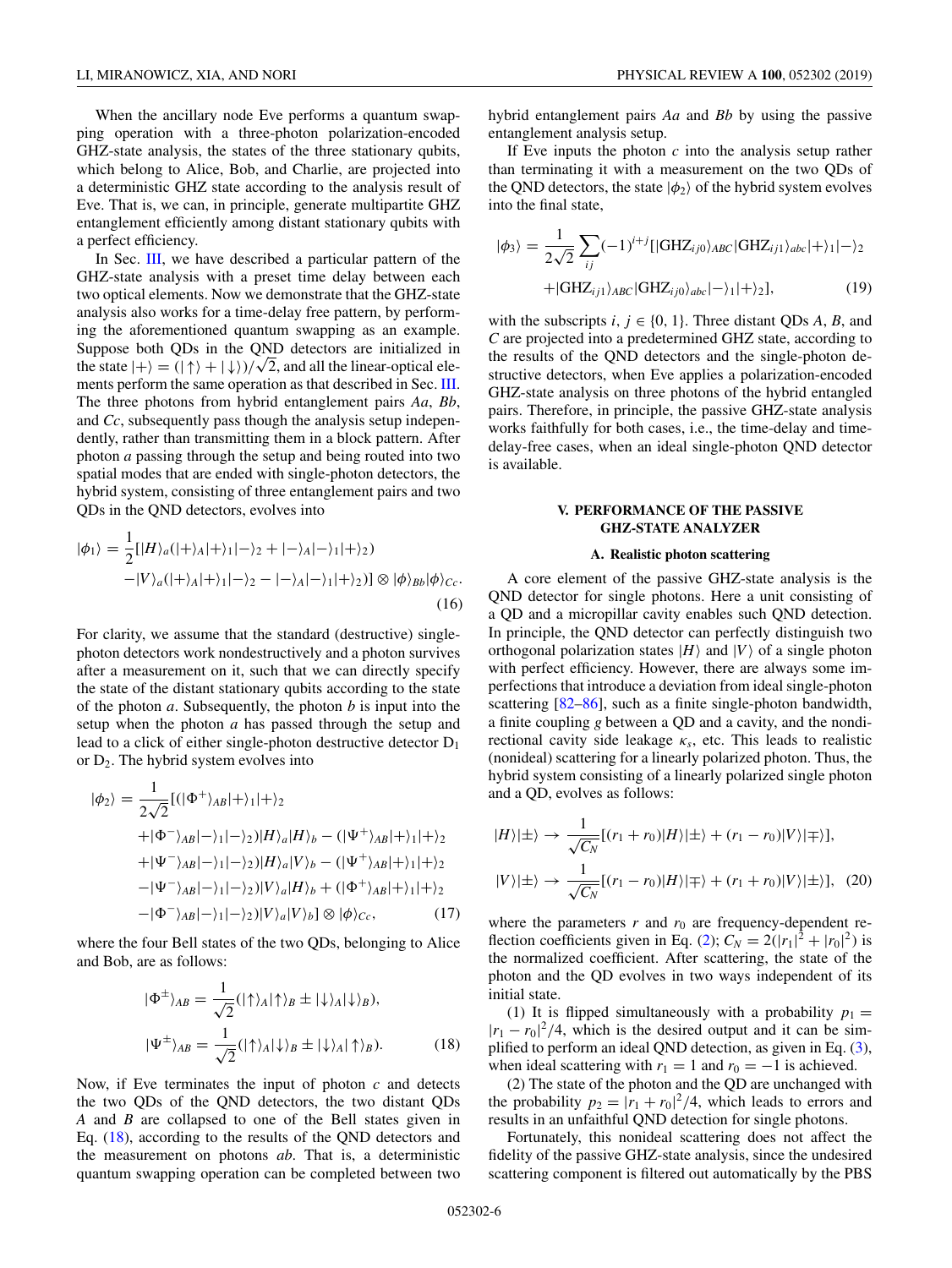<span id="page-6-0"></span>

FIG. 4. Average efficiencies (a)  $\eta_2^s$  of the two-photon Bell-state analyzer and (b)  $\eta_3^s$  of the three-photon GHZ-state analyzer versus the coupling strength  $g/\kappa_s$  and the directional coupling rate of a cavity  $\kappa/\kappa_s$  in units of the cavity side-leakage rate  $\kappa_s$ . These averages are calculated over all detunings of input photons, with the Gaussian spectrum given by Eq. (23) and  $\sigma_{\omega} = \gamma$ . The decay parameters are  $(\kappa_s, \gamma) = (30 \,\mu \text{ eV}, 0.3 \,\mu \text{ eV}).$ 

and only leads to an inconclusive result rather than infidelity result by a click of the single-photon destructive detector D3.

#### **B. Realistic analyzer efficiency**

For ideal scattering, the analyzer efficiency approaches unity. Here, we evaluate the performance of a realistic analyzer for the general reflection amplitudes given in Eq. [\(2\)](#page-2-0). Nonideal scattering in practical QND detection does not reduce the fidelity of an *n*-photon GHZ analysis. However, this realistic scattering decreases the efficiency  $\tilde{\eta}_n^s$ , which is defined as the probability that all photons are detected by a single-photon destructive detector, either  $D_1$  or  $D_2$ . For monochromatic photons of a frequency  $\omega$ , the efficiency  $\tilde{\eta}_n^s$ is defined as

$$
\tilde{\eta}_n^s = \eta_0^n \eta_1^n(\omega),\tag{21}
$$

where  $\eta_0$  is the efficiency of a single-photon detector  $D_i$  and  $\eta_1(\omega)$  is the error-free efficiency of a practical scattering with

$$
\eta_1(\omega) = \left| \frac{r_1(\omega) - r_0(\omega)}{2} \right|^2. \tag{22}
$$

The average efficiencies of the passive two-photon Bell-state and the three-photon GHZ-state analyzers are shown in Fig. 4 with decay parameters  $(\kappa_s, \gamma) = (30\mu \text{ eV}, 0.3\mu \text{ eV})$ , which are adopted according to the QDs that are embedded in electrically controlled cavities around 4 K [\[98,99\]](#page-12-0). We plotted the average efficiencies  $\eta_2^s$  and  $\eta_3^s$  versus the coupling strength  $g/\kappa_s$  and the directional coupling rate of the cavity  $\kappa/\kappa_s$  for a given Gaussian single-photon pulse defined by the spectrum,

$$
f(\omega) = \frac{1}{\sqrt{\pi}\sigma_{\omega}} \exp\left[-\left(\frac{\omega - \omega_c}{\sigma_{\omega}}\right)^2\right],\tag{23}
$$

where  $\omega_c$  is the center frequency and  $\sigma_\omega$  denotes the pulse bandwidth with  $\omega_c = \omega_{X}$  and  $\sigma_{\omega} = \gamma$ . Here the average efficiencies are calculated in the frequency domain. The reflection coefficients appear as a frequency-dependent redistribution function that is proportional to  $|r_1(\omega) - r_0(\omega)|^{2n}$  as follows [\[100,101\]](#page-12-0):

$$
\eta_n^s = \int d\omega f(\omega) \eta_0^n \left| \frac{r_1(\omega) - r_0(\omega)}{2} \right|^{2n} . \tag{24}
$$

In general, the average efficiencies of the passive twophoton Bell-state and three-photon GHZ-state analyzers increase when the coupling  $g/\kappa_s$  between a QD and a cavity is increased for a given directional coupling rate  $\kappa/\kappa_s$ . This is because the cooperativity,

$$
C = \frac{g^2}{\gamma \kappa_T} = \frac{g^2}{\gamma(\kappa + \kappa_s)},\tag{25}
$$

which is defined as an essential parameter quantifying the loss of an atom-cavity system, increases when we increase *g*/κ*<sup>s</sup>* and keep other parameters unchanged. For a given  $g/\kappa_s$ , the average efficiencies of these two analyzers first increase and then decrease when  $\kappa/\kappa_s$  is increased, as shown in Fig. 4. This is mainly due to the competition between an increased ratio of κ/κ*<sup>s</sup>* and a decreased cooperativity *C*. Therefore, one can maximize the efficiencies by using cavities with a mediate  $\kappa$ , which can be achieved, e.g., by decreasing the number of the Bragg reflector of a micropillar cavity. For simplicity, we set the efficiency of a single-photon destructive detector as  $\eta_0 = 1$ .

For the two-photon Bell-state analyzer, its average efficiency  $\eta_2^s = 0.304$  for an experimental demonstrated coupling  $g/\kappa_s = 1$  and the directional coupling rate of a cavity,  $\kappa/\kappa_s =$ 3, which corresponds to a cooperativity  $C = 25$ . For the three-photon GHZ-state analyzer, one can obtain the average efficiency  $\eta_3^s \simeq 0.168$  for the same systematic parameters. If *κ* is increased to  $\kappa/\kappa_s = 19$  with a cooperativity  $C = 5$  [\[98\]](#page-12-0), the average efficiencies are increased to  $\eta_2^s \simeq 0.664$  and  $\eta_3^s \simeq$ 0.541, respectively. Note that the adiabatic condition is still satisfied in this case, since the photon bandwidth  $\sigma_{\omega} = \gamma$  is much smaller than  $2g^2/\kappa_T = 2C\gamma$ . The protocol works with a higher efficiency for analyzing photons with a narrower bandwidth. However, this, in turn, usually increases the time period of the scattering process, and, thus, decreases the analyzer fidelity limited by QD decoherence [\[86,88\]](#page-12-0). The fidelity of our analyzer is given by

$$
F_n(T_2) = \frac{1}{4} [1 + \exp(-t_n/T_2)]^2, \tag{26}
$$

which is determined by the process for distinguishing  $|GHZ_{i_1i_2...0}\rangle$  from  $|GHZ_{i'_1i'_2...1}\rangle$  (measuring *X*-type stabilizer *S*1), since the process for measuring *Z*-type stabilizers is completed directly by single-photon detectors and is independent of QD decoherence. Here, the time required to complete the *n*-photon GHZ-state analysis is given by  $t_n \simeq nt_0$ . In our numerical calculations shown in Fig. [5](#page-7-0) and Table [I,](#page-7-0) we assumed  $t_0 \simeq 1.10$  ns for performing a single-photon scattering process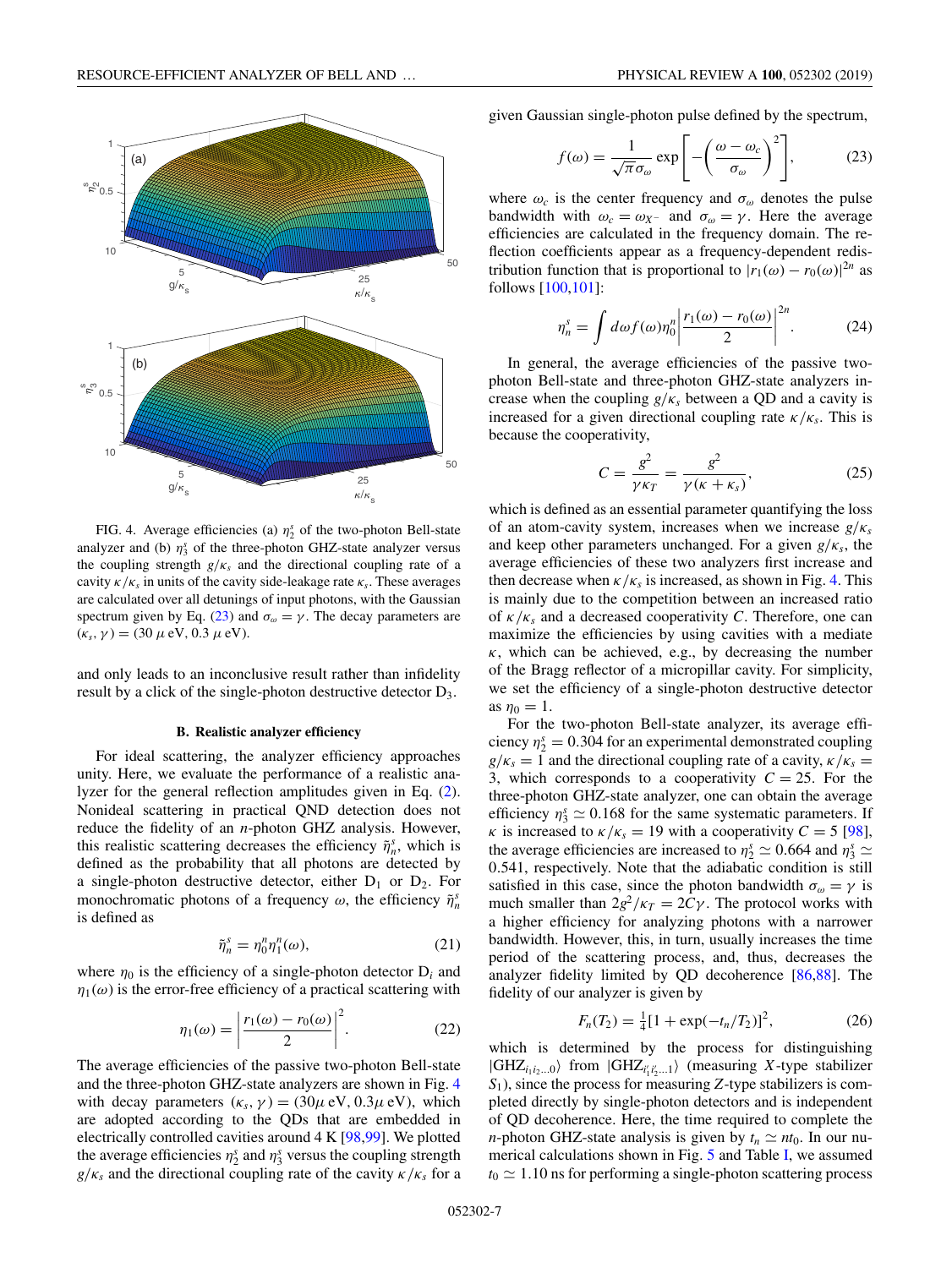<span id="page-7-0"></span>

FIG. 5. Average fidelities  $F'_n$ ,  $F''_n$ , and efficiency  $\eta^s_n$  versus photon number *n*. Here  $F'_n \equiv F_n(T_2 = 10.9 \text{ ns})$  and  $F''_n \equiv F_n(T_2 = 2 \mu \text{s})$ . These averages are calculated over all detunings of input photons, with the Gaussian spectrum given by Eq. [\(23\)](#page-6-0) and  $\sigma_{\omega} = 2\gamma$ . The decay parameters are  $(\kappa_s, \gamma) = (30 \mu \text{ eV}, 0.3 \mu \text{ eV})$ ,  $g = \kappa_s$ , and  $\kappa =$  $9\kappa_s$  with  $C = 10$ . Meanwhile, the line of the fidelities at  $1/2$  is shown for reference.

with a bandwidth  $\sigma_{\omega} = 2\gamma$ . Moreover,  $T_2$  is the coherence time of the electron spin in a QD.

Typically, the coherence time  $T_2$  is in the 1–10 ns range [\[87,102,103\]](#page-12-0). Taking an experimental accessible value of  $T_2 = 10.9$  ns [\[102\]](#page-12-0), we obtain the corresponding analyzer fidelity  $F'_n \equiv F_n(T_2 = 10.9 \text{ ns})$  versus the photon number *n* for the parameters  $(g, \kappa_s, \gamma) = (30\mu \text{ eV}, 30\mu \text{ eV}, 0.3\mu \text{ eV})$  and  $\kappa/\kappa_s = 9$  with  $C = 10$ , as shown by the green dash-dot curve in Fig. 5 and listed Table I. For a four-photon system, the analyzer fidelity can reach  $F_4' \simeq 0.70$ . For an eight-photon system,  $F_8'$  is still larger than 0.5.

The fidelity of our GHZ-state analyzer is influenced by the coherence time  $T_2$ . Note that the coherence time  $T_2$  can be optimized and improved to be longer than  $2 \mu s$ , when the high-degree nuclear-spin bath polarization or spin-echo refocusing methods are applied [\[87,103\]](#page-12-0). When  $T_2 = 2 \mu s$ , we can achieve the fidelity  $F_n'' \equiv F_n(T_2 = 2 \mu s) > 0.988$  for  $n \leq 20$  (see the red solid curve in Fig. 5) assuming all the other parameters to be the same as for  $F_n'$  in this figure.

In contrast to the fidelity, the average efficiency  $\eta_n^s$  is independent of  $T_2$ , because the effective output component, which is involved in a scattering process, is independent of the state of the QD, as shown in Eq.  $(20)$ . In general,  $\eta_n^s$  decreases when the photon number *n* increases (see the blue dashed curve in Fig. 5 and Table I). For a 20-photon system, the average efficiency of our protocol is equal to  $\eta_{20}^s = 0.0039$ , which is many orders higher than the efficiency

TABLE I. Average fidelities  $F'_n$ ,  $F''_n$ , and efficiency  $\eta^s_n$  versus photon number *n* for the parameters assumed in Fig. 5. Here  $F'_n \equiv$  $F_n(T_2 = 10.9 \text{ ns})$  and  $F_n'' \equiv F_n(T_2 = 2 \mu \text{s})$ .

| $\boldsymbol{n}$ | $F''$ $F''$                                    |  | $\eta_n^s$ n $F_n^{\prime}$ $F_n^{\prime\prime}$ | $\eta_n^s$ |
|------------------|------------------------------------------------|--|--------------------------------------------------|------------|
|                  | 2 0.826 0.9989 0.5893 6 0.5981 0.9967 0.2047   |  |                                                  |            |
|                  | 3 0.7564 0.9984 0.4524 7 0.5583 0.9962 0.1572  |  |                                                  |            |
|                  | 4 0.6961 0.9978 0.3473 8 0.5235 0.9956 0.1207  |  |                                                  |            |
|                  | 5 0.6437 0.9973 0.2666 20 0.3141 0.9886 0.0039 |  |                                                  |            |

given by  $1/2^{(n-1)} = 2^{-19}$  for the standard analyzers consisting of linear-optical elements and single-photon detectors [\[69\]](#page-11-0).

## **VI. DISCUSSION**

The linear-optical implementation of the GHZ-state analyzer passively distinguishes two GHZ states  $|GHZ_{00...0}\rangle$  and  $|GHZ_{00...1}\rangle$  from the remaining  $(2^n - 2)$  GHZ states, and enables a complete analysis for 2*<sup>n</sup>* GHZ states when many ancillary photons and detectors are used [\[70\]](#page-11-0). This kind of GHZ analysis is much like a GHZ-state generation that is constructed by linear optics and post-selection [\[28](#page-10-0)[,58,59\]](#page-11-0). Currently, the GHZ state of a 10-photon system has been demonstrated by using linear optics [\[104,105\]](#page-12-0). The existing GHZ-state analyzers, which are based on optical nonlinearities, have been proposed by cascading two-photon parity QND detectors [\[17,](#page-10-0)[106\]](#page-12-0). Such an analyzer can, in principle, distinguish 2*<sup>n</sup>* GHZ states of an *n*-photon system nondestructively, when it is assisted by fast switching and/or active operations during the entangled-state analysis. These operations dramatically increase its experimental complexity and consume more quantum resources. Furthermore, such implementations always require a strong optical nonlinearity to keep the analysis faithful.

Our scheme of a passive GHZ-state analysis for *n* polarization-encoded photons uses only linear-optical elements, and single-photon destructive and nondestructive detectors. This analyzer can, in principle, deterministically distinguish among 2*<sup>n</sup>* GHZ states for *n*-photon systems, and hence it combines the advantages of those based on linear optics with those based on optical nonlinearities. Moreover, our scheme eliminates disadvantages of such standard analyzers by designing an error-tolerant QND detection for single photons, and can be useful for efficient implementations of all-photonic quantum repeaters, even including those without quantum memory [\[107,108\]](#page-12-0).

The proposed QND detector consists of a four-level emitter coupled to a microcavity or waveguide [\[81–86\]](#page-12-0), such as a negatively charged QD coupled to a micropillar cavity. This analyzer is also compatible with the proposals of realistic QND detection [\[85,88–90\]](#page-12-0) for single photons; however, as we have shown, it is more efficient than the standard ones for several reasons: Our QND detector can work in a passive way and can faithfully distinguish photon numbers subsequently passing through it in an even-odd basis. Furthermore, it is error tolerant, when it is used to detect linearly polarized photons.

Our description of scattering imperfections includes the following: finite photon-pulse bandwidth  $\sigma_{\omega}$ , cavity loss  $\kappa_{s}$ , and finite coupling *g*. This realistic scattering process leads to a hybrid entangled state of a photon and a QD, consisting of ideal scattering component and the error scattering component. When the two QDs couple equally to their respective micropillar cavities, the error component is passively filtered out by a PBS and then is heralded by a click of a single-photon destructive detector, leading to an inconclusive result rather than an unfaithful GHZ-state analysis. In practice, the two QDs might be different due to inhomogeneous broadening and could couple differently to their respective cavities [\[87\]](#page-12-0). This would lead to different scattering processes, which result in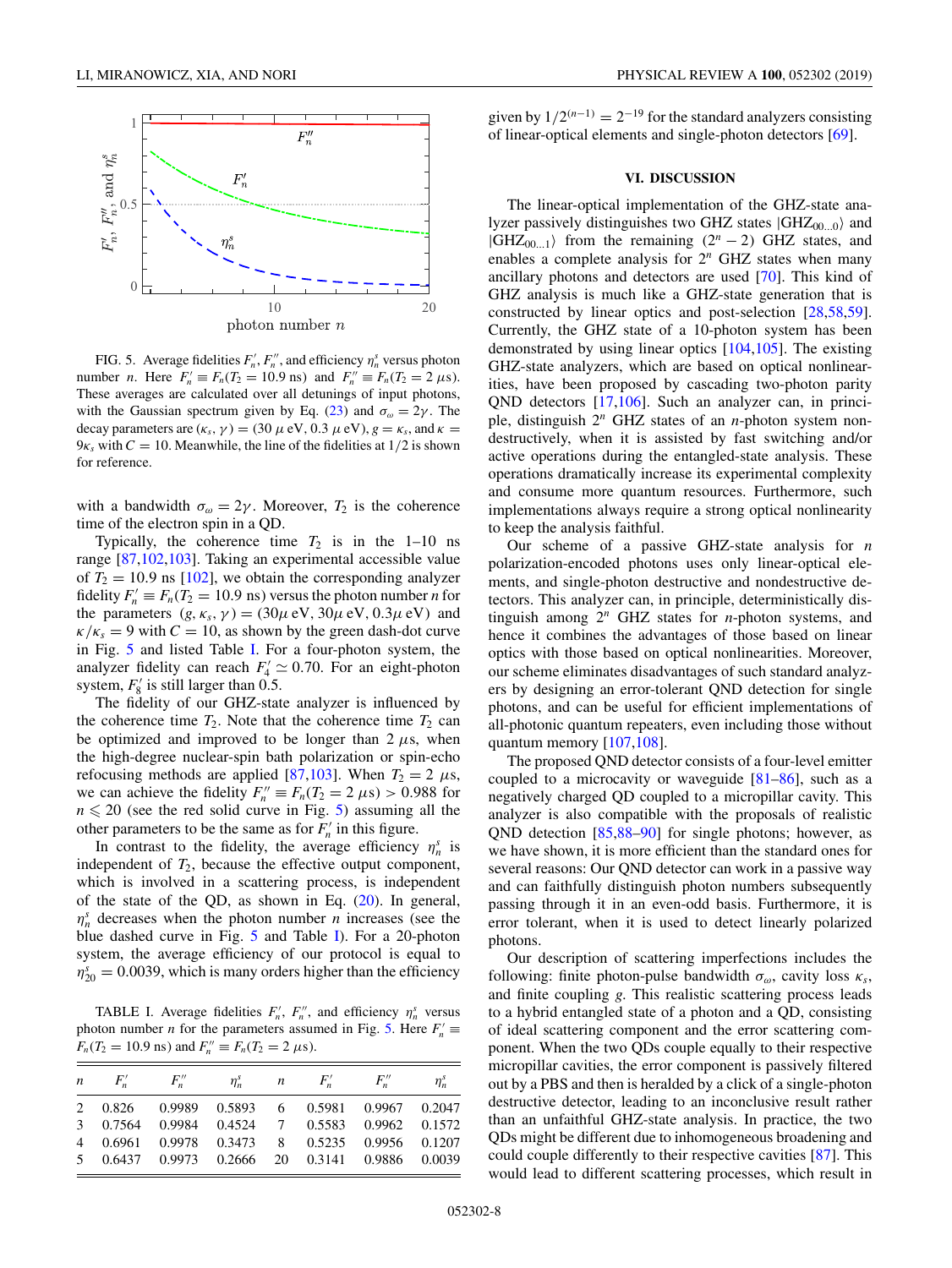<span id="page-8-0"></span>different hybrid entangled states of a photon and a QD, when a photon is reflected by different QND detectors. This effect, in principle, can be suppressed by inserting a passive modulator before the QND detector with a larger ideal scattering component and by tuning it to match that of the other QND detector [\[109\]](#page-13-0).

Furthermore, a QD is a candidate for quantum information processing due to its very good characteristics concerning its optical initialization, single-qubit manipulation, and readout, based on well-developed semiconductor technologies [\[97,103,](#page-12-0)[110–112\]](#page-13-0). The coherence time of a QD electron spin can be several microseconds at temperatures around 4K[\[87,103\]](#page-12-0), while a single-photon scattering is accomplished on nanosecond time scales. Moreover, the present protocol of entanglement analysis can be generalized to other systems with a required level structure [\[113,114\]](#page-13-0). Recently, a five-photon polarization-encoded cluster state has been demonstrated with a confined dark exciton in a QD [\[113\]](#page-13-0) and an all-photonic quantum repeater protocol was described with a similar solid-state four-level emitter [\[114\]](#page-13-0).

#### **VII. CONCLUSIONS**

In summary, we proposed a resource-efficient analyzer of Bell and Greenberger-Horne-Zeilinger states of multiphoton systems. Quantum-nondemolition detection is implemented in our analyzer with two four-level emitters (e.g., quantum dots), each coupled to a one-dimensional system (such as optical micropillar cavity or a photonic nanocrystal waveguide). This QND measures the number of photons passing through it in the even-odd basis and constitutes a faithful element for the GHZ-state analyzer by introducing a passively error-filtering structure with linear optics.

The main idea of our proposal can be simply explained in terms of stabilizers for GHZ states defined in Eq. [\(6\)](#page-3-0). Specifically, we proposed to measure the parity of the *X*-type stabilizer  $[k = 1$  in Eq. [\(6\)](#page-3-0)] with two quantum dots and to measure the parity of the *Z*-type stabilizers  $[k = 2, 3, \ldots, n]$  in Eq. [\(6\)](#page-3-0)] with direct polarization measurements on each photon scattered by the QDs. There are neither active operations nor adaptive switching in the proposed method, since the faithful GHZ-state analysis for multiple photon systems works efficiently by passively arranging two QND detectors, singlephoton destructive detectors, and linear-optical elements. Furthermore, the described method is universal, as it enables two-photon Bell-state and multiphoton GHZ-state analyses. All these distinct characteristics make the proposed passive analyzers simple and resource efficient for long-distance multinode quantum communication and quantum networks.

#### **ACKNOWLEDGMENTS**

This work was supported in part by the National Key R&D Program of China (Grant No. 2017YFA0303703), the Natural Science Foundation of Jiangsu Province (Grant No. BK20180461), the National Natural and Science Foundation of China (Grants No. 11874212, No. 11574145, No. 11890700, No. 11890704, No. 11904171, and No. 11690031), and the Fundamental Research Funds for the Central Universities (Grant No. 021314380095). A.M. and F.N. acknowledge a grant from the John Templeton Foundation. F.N. is also supported in part by the MURI Center for Dynamic Magneto-Optics via the Air Force Office of Scientific Research (AFOSR) (Grant No. FA9550-14-1-0040), Army Research Office (ARO) (Grant No. W911NF-18-1-0358), Asian Office of Aerospace Research and Development (AOARD) (Grant No. FA2386-18-1-4045), Japan Science and Technology Agency (JST) (Q-LEAP program and CREST Grant No. JPMJCR1676), Japan Society for the Promotion of Science (JSPS) (JSPS-RFBR Grant No. 17-52-50023 and JSPS-FWO Grant No. VS.059.18N), the NYY PHI Labs, and the RIKEN-AIST Challenge Research Fund.

## **APPENDIX A: ANALYZER OF TWO-PHOTON POLARIZATION-ENCODED BELL STATES**

Here we give a pedagogical example of our method limited to the polarization-encoded Bell-state analysis.

The passive analyzer, in principle, enables a deterministic analysis of two-photon polarization-encoded Bell states. For any two-photon system, the four Bell states can be described as follows:

$$
|\phi^{\pm}\rangle = \frac{1}{\sqrt{2}}(|H\rangle|H\rangle \pm |V\rangle|V\rangle),
$$
  

$$
|\psi^{\pm}\rangle = \frac{1}{\sqrt{2}}(|H\rangle|V\rangle \pm |V\rangle|H\rangle).
$$
 (A1)

Photon pairs in these states, after passing through the analyzer, lead to four different results that are heralded by single-photon destructive and QND detectors.

Suppose now that the QD in each QND detector is initialized to the state  $|+\rangle$ . The HWP introduces a Hadamard transized to the state  $|+\rangle$ . The HWP introduces a Hadamard trans-<br>formation on photons passing it, i.e.,  $|H\rangle \rightarrow (|H\rangle + |V\rangle)/\sqrt{2}$ , formation on photons passing it, i.e.,  $|H\rangle \rightarrow (|H\rangle + |V\rangle)/\sqrt{2}$ ,<br>or  $|V\rangle \rightarrow (|H\rangle - |V\rangle)/\sqrt{2}$ , and evolves the states  $|\phi^+\rangle, |\phi^-\rangle$ ,  $|\psi^{+}\rangle$ , and  $|\psi^{-}\rangle$  into  $|\psi_{1}\rangle = |\phi^{+}\rangle$ ,  $|\psi_{2}\rangle = |\psi^{+}\rangle$ ,  $|\psi_{3}\rangle = |\phi^{-}\rangle$ , and  $|\psi_4\rangle = -|\psi^-\rangle$ , respectively. The original states  $|\phi^+\rangle$ and  $|\psi^+\rangle$ , with a relative phase of *zero*, are changed into states consisting of even numbers of *V*-polarized photons, i.e.,  $|H\rangle|H\rangle$  and  $|V\rangle|V\rangle$ . While the original states  $|\phi^{-}\rangle$  and  $|\psi^{-}\rangle$ with a relative phase of  $\pi$  are changed into states consisting of odd numbers of *V*-polarized photons, i.e.,  $|H\rangle|V\rangle$  and  $|V\rangle|H\rangle$ .

Subsequently, photons in the *V*-polarized (*H*-polarized) states are reflected (transmitted) by the PBS, and are scattered by the detector QND<sub>1</sub> (QND<sub>2</sub>). Photon pairs in the states  $|\psi_1\rangle$ ,  $|\psi_2\rangle$ ,  $|\psi_3\rangle$ , and  $|\psi_4\rangle$ , which are combined with two QDs, are changed into the states,

$$
|\psi'_1\rangle = |\phi^+\rangle|+\rangle_1|+\rangle_2,
$$
  
\n
$$
|\psi'_2\rangle = |\psi^+\rangle|-\rangle_1|-\rangle_2,
$$
  
\n
$$
|\psi'_3\rangle = -|\phi^-\rangle|+\rangle_1|+\rangle_2,
$$
  
\n
$$
|\psi'_4\rangle = |\psi^-\rangle|-\rangle_1|-\rangle_2.
$$
 (A2)

The original Bell states with relative phases *zero* and  $\pi$  can be distinguished from each other, according to the states of the QDs.

To read out the original polarization information of the photon pair, the HWP between two PBSs introduces a Hadamard transformation on photons passing through it and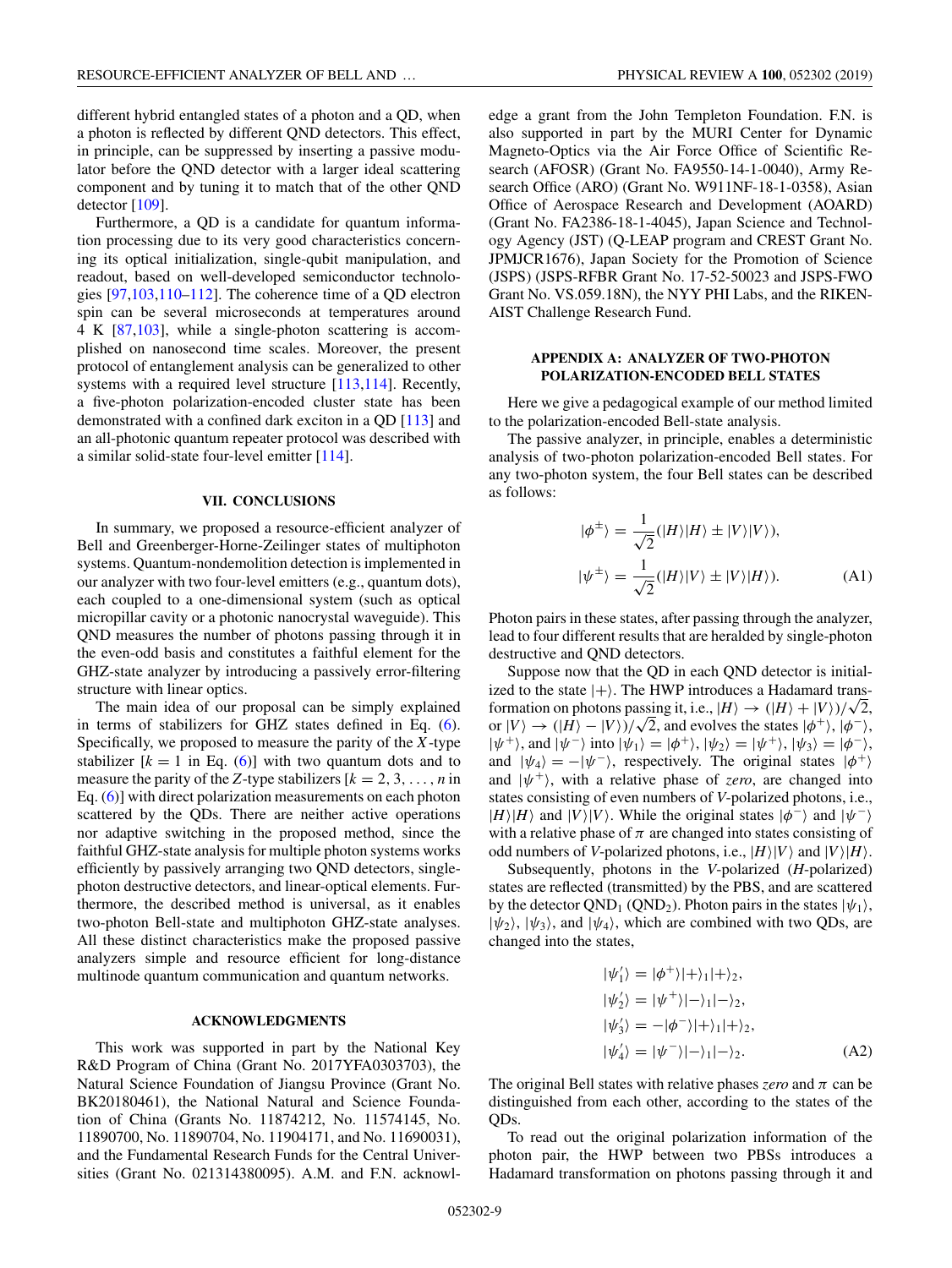<span id="page-9-0"></span>TABLE II. Complete two-photon Bell-state analysis. Here |*i j* represents the measurement result of the two single-photon detectors (QDs) with  $|i j \rangle = \{ | HH \rangle, |VV \rangle, |HV \rangle, |VH \rangle \}$  ( $|i j \rangle = \{ |++ \rangle,$  $|--\rangle$ ). We use the standard notation for the Bell states  $|\phi^{\pm}\rangle$  and  $|\psi^{\pm}\rangle$ , as given in Eq. [\(A1\)](#page-8-0).

|               | $ HH\rangle/ VV\rangle$ | $ HV\rangle/ VH\rangle$ | $ ++\rangle$ |        |
|---------------|-------------------------|-------------------------|--------------|--------|
| $ \phi^+$     |                         |                         |              |        |
| $ \phi^{-1} $ |                         |                         |              | ᄾ      |
| $ \psi^+$     |                         | ́                       |              |        |
| $ \psi^{-1}$  |                         | $\sim$                  |              | $\sim$ |

transforms  $|\psi'_i\rangle$  into  $|\psi''_i\rangle$  for  $i = 1, 2, 3, 4$ , with

$$
|\psi''_1\rangle = |\phi^+\rangle|+\rangle_1|+\rangle_2,
$$
  
\n
$$
|\psi''_2\rangle = |\phi^-\rangle|-\rangle_1|-\rangle_2,
$$
  
\n
$$
|\psi''_3\rangle = -|\psi^+\rangle|+\rangle_1|+\rangle_2,
$$
  
\n
$$
|\psi''_4\rangle = -|\psi^-\rangle|-\rangle_1|-\rangle_2,
$$
 (A3)

which transforms the photon pair state to their original state, up to an overall phase  $\pi$ . Therefore, we can distinguish  $|\psi''_1\rangle$ and  $|\psi_2''\rangle$  from  $|\psi_3''\rangle$  and  $|\psi_4''\rangle$  by performing single-photon destructive measurements in the vertical-horizontal basis. Thus, one can distinguish  $|\phi^{\pm}\rangle$  from  $|\psi^{\pm}\rangle$ . Finally, we can completely identify the four Bell states by the measurement results of the single-photon destructive and QND detectors, as shown in Table II.

## **APPENDIX B: ANALYZER OF THREE-PHOTON POLARIZATION-ENCODED GHZ STATES**

Here we give another pedagogical example of our method of state analysis for polarization-encoded three-photon GHZ states.

For a three-photon system, the eight GHZ states can be written as follows,

$$
|GHZ_{00k}\rangle_{abc} = \frac{1}{\sqrt{2}} [|H\rangle_a |H\rangle_b |H\rangle_c + (-1)^k |V\rangle_a |V\rangle_b |V\rangle_c],
$$
  
\n
$$
|GHZ_{10k}\rangle_{abc} = \frac{1}{\sqrt{2}} [|V\rangle_a |H\rangle_b |H\rangle_c + (-1)^k |H\rangle_a |V\rangle_b |V\rangle_c],
$$
  
\n
$$
|GHZ_{01k}\rangle_{abc} = \frac{1}{\sqrt{2}} [|H\rangle_a |V\rangle_b |H\rangle_c + (-1)^k |V\rangle_a |H\rangle_b |V\rangle_c],
$$
  
\n
$$
1
$$

$$
|GHZ_{11k}\rangle_{abc} = \frac{1}{\sqrt{2}} [|V\rangle_a |V\rangle_b |H\rangle_c + (-1)^k |H\rangle_a |H\rangle_b |V\rangle_c].
$$
\n(B1)

To distinguish these eight GHZ states from one another, we input photons *(a,b,c)* into the setup for the GHZ-state analysis. Photons  $(a,b,c)$  in the GHZ states  $|GHZ_{ijk}\rangle_{abc}$ , *i*, *j*,  $k \in \{0, 1\}$ pass through the HWP that performs a Hadamard operation on them, and are changed, respectively, into the states,

$$
\begin{aligned} |\Phi_{ij0}\rangle_{abc} &= \frac{1}{2} \left( |G_0^{ij}\rangle + \sqrt{3} |G_2^{ij}\rangle \right), \\ |\Phi_{ij1}\rangle_{abc} &= \frac{1}{2} \left( \sqrt{3} |G_1^{ij}\rangle + |G_3^{ij}\rangle \right), \end{aligned} \tag{B2}
$$

TABLE III. Complete three-photon GHZ-state analysis. Here the measurement results C1, C2, C3, and C4 of the two single-photon detectors  $D_1$  and  $D_2$  correspond to either  $|HHH\rangle$  or  $|VVV\rangle$ , and similarly for  $|HVV\rangle$  or  $|VHH\rangle$ ,  $|VHV\rangle$  or  $|HVH\rangle$ , and  $|VVH\rangle$  or  $|HHV\rangle$ , respectively. Here,  $|+-\rangle$  and  $|-+\rangle$  denote two possible results of the measurement on the two QDs.

|                                                                                                                                                                                      | C <sub>1</sub> | C <sub>2</sub> | C <sub>3</sub> | C <sub>4</sub> | $ +-\rangle$ | - +) |
|--------------------------------------------------------------------------------------------------------------------------------------------------------------------------------------|----------------|----------------|----------------|----------------|--------------|------|
| $ GHZ_{000}\rangle$<br>$ GHZ_{001}\rangle$<br>$ GHZ_{100}\rangle$<br>$ GHZ_{101}\rangle$<br>$ GHZ_{010}\rangle$<br>$ GHZ_{011}\rangle$<br>$ GHZ_{110}\rangle$<br>$ GHZ_{111}\rangle$ |                |                |                |                |              |      |

where the ancillary states  $|G_m^{ij}\rangle$  with  $m = 0, 1, 2, 3$ , are given in Sec. [III C](#page-3-0) and can be detailed as follows:

$$
\begin{aligned}\n\left|G_{0}^{ij}\right\rangle &= |H\rangle_{a}|H\rangle_{b}|H\rangle_{c}, \\
\left|G_{1}^{ij}\right\rangle &= \frac{\sigma_{z_{a}}^{i} \otimes \sigma_{z_{b}}^{j}}{\sqrt{3}}(|V\rangle_{a}|H\rangle_{b}|H\rangle_{c} \\
&+ |H\rangle_{a}|V\rangle_{b}|H\rangle_{c} + |H\rangle_{a}|H\rangle_{b}|V\rangle_{c}), \\
\left|G_{2}^{ij}\right\rangle &= \frac{\sigma_{z_{a}}^{i} \otimes \sigma_{z_{b}}^{j}}{\sqrt{3}}(|H\rangle_{a}|V\rangle_{b}|V\rangle_{c} \\
&+ |V\rangle_{a}|H\rangle_{b}|V\rangle_{c} + |V\rangle_{a}|V\rangle_{b}|H\rangle_{c}), \\
\left|G_{3}^{ij}\right\rangle &= \sigma_{z_{a}}^{i} \otimes \sigma_{z_{b}}^{j}|V\rangle_{a}|V\rangle_{b}|V\rangle_{c}.\n\end{aligned} \tag{B3}
$$

The GHZ states  $|GHZ_{ij0}\rangle_{abc}$  ( $|GHZ_{ij1}\rangle_{abc}$ ) with the relative phase  $0(\pi)$  can be distinguished from one another by measuring the numbers of *V*-polarized photons in the even-odd basis with QND detectors. The QND detectors initialized to the state  $|+\rangle$  flip the states of the QD and photon during the scattering process, and evolve photons *(a,b,c)* and two QDs into the states:

$$
|\Phi'_{ij0}\rangle_{abc} = \frac{\sigma_{x_a} \otimes \sigma_{x_b} \otimes \sigma_{x_c}}{2} (|G_0^{ij}\rangle + \sqrt{3}|G_2^{ij}\rangle)|+\rangle_1|-\rangle_2,
$$
  

$$
|\Phi'_{ij1}\rangle_{abc} = \frac{\sigma_{x_a} \otimes \sigma_{x_b} \otimes \sigma_{x_c}}{2} (\sqrt{3}|G_1^{ij}\rangle + |G_3^{ij}\rangle)|-\rangle_1|+\rangle_2.
$$
 (B4)

The original GHZ states with relative phases 0 and  $\pi$  can be distinguished from one another, according to the states of the QDs.

To read out the original polarization information of photons *(a,b,c)*, the HWP between two PBSs introduces a Hadamard transformation on photons passing through it and transforms  $|\Phi'_{ijk}\rangle$  into  $|\Phi''_{ijk}\rangle$  with

$$
|\Phi_{ij0}''\rangle_{abc} = (-1)^{i+j}|\text{GHZ}_{ij1}\rangle_{abc}|+\rangle_1|-\rangle_2,
$$
  

$$
|\Phi_{ij1}''\rangle_{abc} = (-1)^{i+j}|\text{GHZ}_{ij0}\rangle_{abc}|-\rangle_1|+\rangle_2.
$$
 (B5)

Now the photons *(a,b,c)* are transformed to their original state, up to a phase difference  $\pi$ , which is independent of the results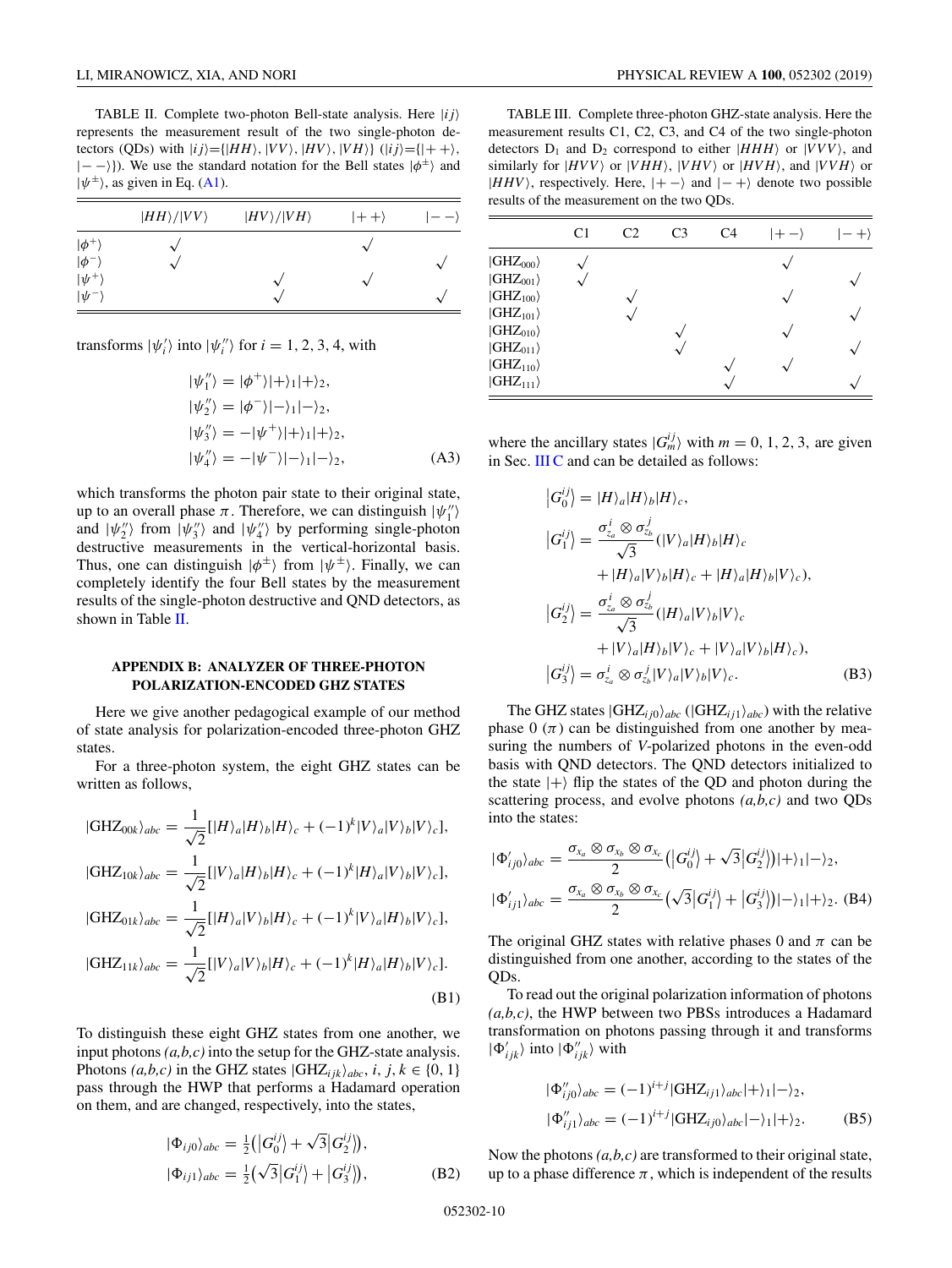<span id="page-10-0"></span>of the single-photon destructive measurements in the verticalhorizontal basis. Therefore, we can completely identify the eight GHZ states by the measurement results of the singlephoton destructive and QND detectors, as shown in Table [III.](#page-9-0)

- [1] R. Horodecki, P. Horodecki, M. Horodecki, and K. Horodecki, Quantum entanglement, [Rev. Mod. Phys.](https://doi.org/10.1103/RevModPhys.81.865) **[81](https://doi.org/10.1103/RevModPhys.81.865)**, [865](https://doi.org/10.1103/RevModPhys.81.865) [\(2009\)](https://doi.org/10.1103/RevModPhys.81.865).
- [2] H. J. Kimble, The quantum internet, [Nature \(London\)](https://doi.org/10.1038/nature07127) **[453](https://doi.org/10.1038/nature07127)**, [1023](https://doi.org/10.1038/nature07127) [\(2008\)](https://doi.org/10.1038/nature07127).
- [3] J. I. Cirac, A. K. Ekert, S. F. Huelga, and C. Macchiavello, Distributed quantum computation over noisy channels, [Phys. Rev. A](https://doi.org/10.1103/PhysRevA.59.4249) **[59](https://doi.org/10.1103/PhysRevA.59.4249)**, [4249](https://doi.org/10.1103/PhysRevA.59.4249) [\(1999\)](https://doi.org/10.1103/PhysRevA.59.4249).
- [4] Y. L. Lim, A. Beige, and L. C. Kwek, Repeat-Until-Success [Linear Optics Distributed Quantum Computing,](https://doi.org/10.1103/PhysRevLett.95.030505) Phys. Rev. Lett. **[95](https://doi.org/10.1103/PhysRevLett.95.030505)**, [030505](https://doi.org/10.1103/PhysRevLett.95.030505) [\(2005\)](https://doi.org/10.1103/PhysRevLett.95.030505).
- [5] L. Jiang, J. M. Taylor, A. S. Sørensen, and M. D. Lukin, Distributed quantum computation based on small quantum registers, [Phys. Rev. A](https://doi.org/10.1103/PhysRevA.76.062323) **[76](https://doi.org/10.1103/PhysRevA.76.062323)**, [062323](https://doi.org/10.1103/PhysRevA.76.062323) [\(2007\)](https://doi.org/10.1103/PhysRevA.76.062323).
- [6] W. Qin, X. Wang, A. Miranowicz, Z. Zhong, and F. Nori, Heralded quantum controlled-phase gates with dissipative dynamics in macroscopically distant resonators, [Phys. Rev. A](https://doi.org/10.1103/PhysRevA.96.012315) **[96](https://doi.org/10.1103/PhysRevA.96.012315)**, [012315](https://doi.org/10.1103/PhysRevA.96.012315) [\(2017\)](https://doi.org/10.1103/PhysRevA.96.012315).
- [7] H.-K. Lo, M. Curty, and K. Tamaki, Secure quantum key distribution, [Nat. Photon.](https://doi.org/10.1038/nphoton.2014.149) **[8](https://doi.org/10.1038/nphoton.2014.149)**, [595](https://doi.org/10.1038/nphoton.2014.149) [\(2014\)](https://doi.org/10.1038/nphoton.2014.149).
- [8] C. H. Bennett, G. Brassard, C. Crépeau, R. Jozsa, A. Peres, and W. K. Wootters, Teleporting an Unknown Quantum State Via Dual Classical and Einstein-Podolsky-Rosen Channels, [Phys. Rev. Lett.](https://doi.org/10.1103/PhysRevLett.70.1895) **[70](https://doi.org/10.1103/PhysRevLett.70.1895)**, [1895](https://doi.org/10.1103/PhysRevLett.70.1895) [\(1993\)](https://doi.org/10.1103/PhysRevLett.70.1895).
- [9] S. Pirandola, J. Eisert, C. Weedbrook, A. Furusawa, and S. L. Braunstein, Advances in quantum teleportation, [Nat. Photon.](https://doi.org/10.1038/nphoton.2015.154) **[9](https://doi.org/10.1038/nphoton.2015.154)**, [641](https://doi.org/10.1038/nphoton.2015.154) [\(2015\)](https://doi.org/10.1038/nphoton.2015.154).
- [10] N. Gisin, G. Ribordy, W. Tittel, and H. Zbinden, Quantum cryptography, [Rev. Mod. Phys.](https://doi.org/10.1103/RevModPhys.74.145) **[74](https://doi.org/10.1103/RevModPhys.74.145)**, [145](https://doi.org/10.1103/RevModPhys.74.145) [\(2002\)](https://doi.org/10.1103/RevModPhys.74.145).
- [11] W. Dür, H.-J. Briegel, J. I. Cirac, and P. Zoller, Quantum repeaters based on entanglement purification, [Phys. Rev. A](https://doi.org/10.1103/PhysRevA.59.169) **[59](https://doi.org/10.1103/PhysRevA.59.169)**, [169](https://doi.org/10.1103/PhysRevA.59.169) [\(1999\)](https://doi.org/10.1103/PhysRevA.59.169).
- [12] L. Jiang, J. M. Taylor, K. Nemoto, W. J. Munro, R. Van Meter, [and M. D. Lukin, Quantum repeater with encoding,](https://doi.org/10.1103/PhysRevA.79.032325) Phys. Rev. A **[79](https://doi.org/10.1103/PhysRevA.79.032325)**, [032325](https://doi.org/10.1103/PhysRevA.79.032325) [\(2009\)](https://doi.org/10.1103/PhysRevA.79.032325).
- [13] T.-J. Wang, S.-Y. Song, and G. L. Long, Quantum repeater based on spatial entanglement of photons and quantum-dot spins in optical microcavities, [Phys. Rev. A](https://doi.org/10.1103/PhysRevA.85.062311) **[85](https://doi.org/10.1103/PhysRevA.85.062311)**, [062311](https://doi.org/10.1103/PhysRevA.85.062311) [\(2012\)](https://doi.org/10.1103/PhysRevA.85.062311).
- [14] W. J. Munro, A. M. Stephens, S. J. Devitt, K. A. Harrison, and K. Nemoto, Quantum communication without the necessity of quantum memories, [Nat. Photon.](https://doi.org/10.1038/nphoton.2012.243) **[6](https://doi.org/10.1038/nphoton.2012.243)**, [777](https://doi.org/10.1038/nphoton.2012.243) [\(2012\)](https://doi.org/10.1038/nphoton.2012.243).
- [15] C. H. Bennett, G. Brassard, S. Popescu, B. Schumacher, J. A. Smolin, and W. K. Wootters, Purification of Noisy Entanglement and Faithful Teleportation Via Noisy Channels, [Phys. Rev. Lett.](https://doi.org/10.1103/PhysRevLett.76.722) **[76](https://doi.org/10.1103/PhysRevLett.76.722)**, [722](https://doi.org/10.1103/PhysRevLett.76.722) [\(1996\)](https://doi.org/10.1103/PhysRevLett.76.722).
- [16] D. Deutsch, A. Ekert, R. Jozsa, C. Macchiavello, S. Popescu, and A. Sanpera, Quantum Privacy Amplification and the Security of Quantum Cryptography Over Noisy Channels, [Phys. Rev. Lett.](https://doi.org/10.1103/PhysRevLett.77.2818) **[77](https://doi.org/10.1103/PhysRevLett.77.2818)**, [2818](https://doi.org/10.1103/PhysRevLett.77.2818) [\(1996\)](https://doi.org/10.1103/PhysRevLett.77.2818).
- [17] Y.-B. Sheng, F.-G. Deng, and H.-Y. Zhou, Efficient polarization-entanglement purification based on parametric down-conversion sources with cross-Kerr nonlinearity, [Phys. Rev. A](https://doi.org/10.1103/PhysRevA.77.042308) **[77](https://doi.org/10.1103/PhysRevA.77.042308)**, [042308](https://doi.org/10.1103/PhysRevA.77.042308) [\(2008\)](https://doi.org/10.1103/PhysRevA.77.042308).
- [18] Y.-B. Sheng and F.-G. Deng, Deterministic entanglement purification and complete nonlocal Bell-state analysis with hyperentanglement, [Phys. Rev. A](https://doi.org/10.1103/PhysRevA.81.032307) **[81](https://doi.org/10.1103/PhysRevA.81.032307)**, [032307](https://doi.org/10.1103/PhysRevA.81.032307) [\(2010\)](https://doi.org/10.1103/PhysRevA.81.032307).
- [19] M. Żukowski, A. Zeilinger, M. A. Horne, and A. K. Ekert, "Event-Ready-Detectors" Bell Experiment Via Entanglement Swapping, [Phys. Rev. Lett.](https://doi.org/10.1103/PhysRevLett.71.4287) **[71](https://doi.org/10.1103/PhysRevLett.71.4287)**, [4287](https://doi.org/10.1103/PhysRevLett.71.4287) [\(1993\)](https://doi.org/10.1103/PhysRevLett.71.4287).
- [20] L. Chen and W. She, Hybrid entanglement swapping of photons: Creating the orbital angular momentum Bell states and Greenberger-Horne-Zeilinger states, [Phys. Rev. A](https://doi.org/10.1103/PhysRevA.83.012306) **[83](https://doi.org/10.1103/PhysRevA.83.012306)**, [012306](https://doi.org/10.1103/PhysRevA.83.012306) [\(2011\)](https://doi.org/10.1103/PhysRevA.83.012306).
- [21] C. Y. Hu and J. G. Rarity, Loss-resistant state teleportation and entanglement swapping using a quantum-dot spin in an optical microcavity, [Phys. Rev. B](https://doi.org/10.1103/PhysRevB.83.115303) **[83](https://doi.org/10.1103/PhysRevB.83.115303)**, [115303](https://doi.org/10.1103/PhysRevB.83.115303) [\(2011\)](https://doi.org/10.1103/PhysRevB.83.115303).
- [22] Y.-N. Chen, S.-L. Chen, N. Lambert, C.-M. Li, G.-Y. Chen, and F. Nori, Entanglement swapping and testing quantum steering into the past via collective decay, [Phys. Rev. A](https://doi.org/10.1103/PhysRevA.88.052320) **[88](https://doi.org/10.1103/PhysRevA.88.052320)**, [052320](https://doi.org/10.1103/PhysRevA.88.052320) [\(2013\)](https://doi.org/10.1103/PhysRevA.88.052320).
- [23] X. Su, C. Tian, X. Deng, Q. Li, C. Xie, and K. Peng, Quantum Entanglement Swapping Between Two Multipartite Entangled States, [Phys. Rev. Lett.](https://doi.org/10.1103/PhysRevLett.117.240503) **[117](https://doi.org/10.1103/PhysRevLett.117.240503)**, [240503](https://doi.org/10.1103/PhysRevLett.117.240503) [\(2016\)](https://doi.org/10.1103/PhysRevLett.117.240503).
- [24] G.-L. Long and X.-S. Liu, Theoretically efficient highcapacity quantum-key-distribution scheme, [Phys. Rev. A](https://doi.org/10.1103/PhysRevA.65.032302) **[65](https://doi.org/10.1103/PhysRevA.65.032302)**, [032302](https://doi.org/10.1103/PhysRevA.65.032302) [\(2002\)](https://doi.org/10.1103/PhysRevA.65.032302).
- [25] F.-G. Deng, G. L. Long, and X.-S. Liu, Two-step quantum direct communication protocol using the Einstein-Podolsky-Rosen pair block, [Phys. Rev. A](https://doi.org/10.1103/PhysRevA.68.042317) **[68](https://doi.org/10.1103/PhysRevA.68.042317)**, [042317](https://doi.org/10.1103/PhysRevA.68.042317) [\(2003\)](https://doi.org/10.1103/PhysRevA.68.042317).
- [26] J.-Y. Hu, B. Yu, M.-Y. Jing, L.-T. Xiao, S.-T. Jia, G.-Q. Qin, and G.-L. Long, Experimental quantum secure direct communication with single photons, [Light Sci. Appl.](https://doi.org/10.1038/lsa.2016.144) **[5](https://doi.org/10.1038/lsa.2016.144)**, [e16144](https://doi.org/10.1038/lsa.2016.144) [\(2016\)](https://doi.org/10.1038/lsa.2016.144).
- [27] W. Zhang, D.-S. Ding, Y.-B. Sheng, L. Zhou, B.-S. Shi, and G.-C. Guo, Quantum Secure Direct Communication with Quantum Memory, [Phys. Rev. Lett.](https://doi.org/10.1103/PhysRevLett.118.220501) **[118](https://doi.org/10.1103/PhysRevLett.118.220501)**, [220501](https://doi.org/10.1103/PhysRevLett.118.220501) [\(2017\)](https://doi.org/10.1103/PhysRevLett.118.220501).
- [28] J.-W. Pan, Z.-B. Chen, C.-Y. Lu, H. Weinfurter, A. Zeilinger, and M. Zukowski, Multiphoton entanglement and interferometry, [Rev. Mod. Phys.](https://doi.org/10.1103/RevModPhys.84.777) **[84](https://doi.org/10.1103/RevModPhys.84.777)**, [777](https://doi.org/10.1103/RevModPhys.84.777) [\(2012\)](https://doi.org/10.1103/RevModPhys.84.777).
- [29] F.-G. Deng, B.-C. Ren, and X.-H. Li, Quantum hyperentanglement and its applications in quantum information processing, [Sci. Bull.](https://doi.org/10.1016/j.scib.2016.11.007) **[62](https://doi.org/10.1016/j.scib.2016.11.007)**, [46](https://doi.org/10.1016/j.scib.2016.11.007) [\(2017\)](https://doi.org/10.1016/j.scib.2016.11.007).
- [30] T. Tashima, M. S. Tame, S. K. Özdemir, F. Nori, M. Koashi, and H. Weinfurter, Photonic multipartite entanglement conversion using nonlocal operations, [Phys. Rev. A](https://doi.org/10.1103/PhysRevA.94.052309) **[94](https://doi.org/10.1103/PhysRevA.94.052309)**, [052309](https://doi.org/10.1103/PhysRevA.94.052309) [\(2016\)](https://doi.org/10.1103/PhysRevA.94.052309).
- [31] M. Hillery, V. Bužek, and A. Berthiaume, Quantum secret sharing, [Phys. Rev. A](https://doi.org/10.1103/PhysRevA.59.1829) **[59](https://doi.org/10.1103/PhysRevA.59.1829)**, [1829](https://doi.org/10.1103/PhysRevA.59.1829) [\(1999\)](https://doi.org/10.1103/PhysRevA.59.1829).
- [32] S. Schauer, M. Huber, and B. C. Hiesmayr, Experimentally feasible security check for *n*-qubit quantum secret sharing, [Phys. Rev. A](https://doi.org/10.1103/PhysRevA.82.062311) **[82](https://doi.org/10.1103/PhysRevA.82.062311)**, [062311](https://doi.org/10.1103/PhysRevA.82.062311) [\(2010\)](https://doi.org/10.1103/PhysRevA.82.062311).
- [33] A. Farouk, J. Batle, M. Elhoseny, M. Naseri, M. Lone, A. Fedorov, M. Alkhambashi, S. H. Ahmed, and M. Abdel-Aty, Robust general N user authentication scheme in a centralized quantum communication network via generalized GHZ states, [Front. Phys.](https://doi.org/10.1007/s11467-017-0717-3) **[13](https://doi.org/10.1007/s11467-017-0717-3)**, [130306](https://doi.org/10.1007/s11467-017-0717-3) [\(2018\)](https://doi.org/10.1007/s11467-017-0717-3).
- [34] L. Dong, Y.-F. Lin, C. Cui, H.-K. Dong, X.-M. Xiu, and Y.-J. Gao, Fault-tolerant distribution of GHZ states and controlled DSQC based on parity analyses, [Opt. Express](https://doi.org/10.1364/OE.25.018581) **[25](https://doi.org/10.1364/OE.25.018581)**, [18581](https://doi.org/10.1364/OE.25.018581) [\(2017\)](https://doi.org/10.1364/OE.25.018581).
- [35] J. Ribeiro, G. Murta, and S. Wehner, Fully device-independent conference key agreement, [Phys. Rev. A](https://doi.org/10.1103/PhysRevA.97.022307) **[97](https://doi.org/10.1103/PhysRevA.97.022307)**, [022307](https://doi.org/10.1103/PhysRevA.97.022307) [\(2018\)](https://doi.org/10.1103/PhysRevA.97.022307).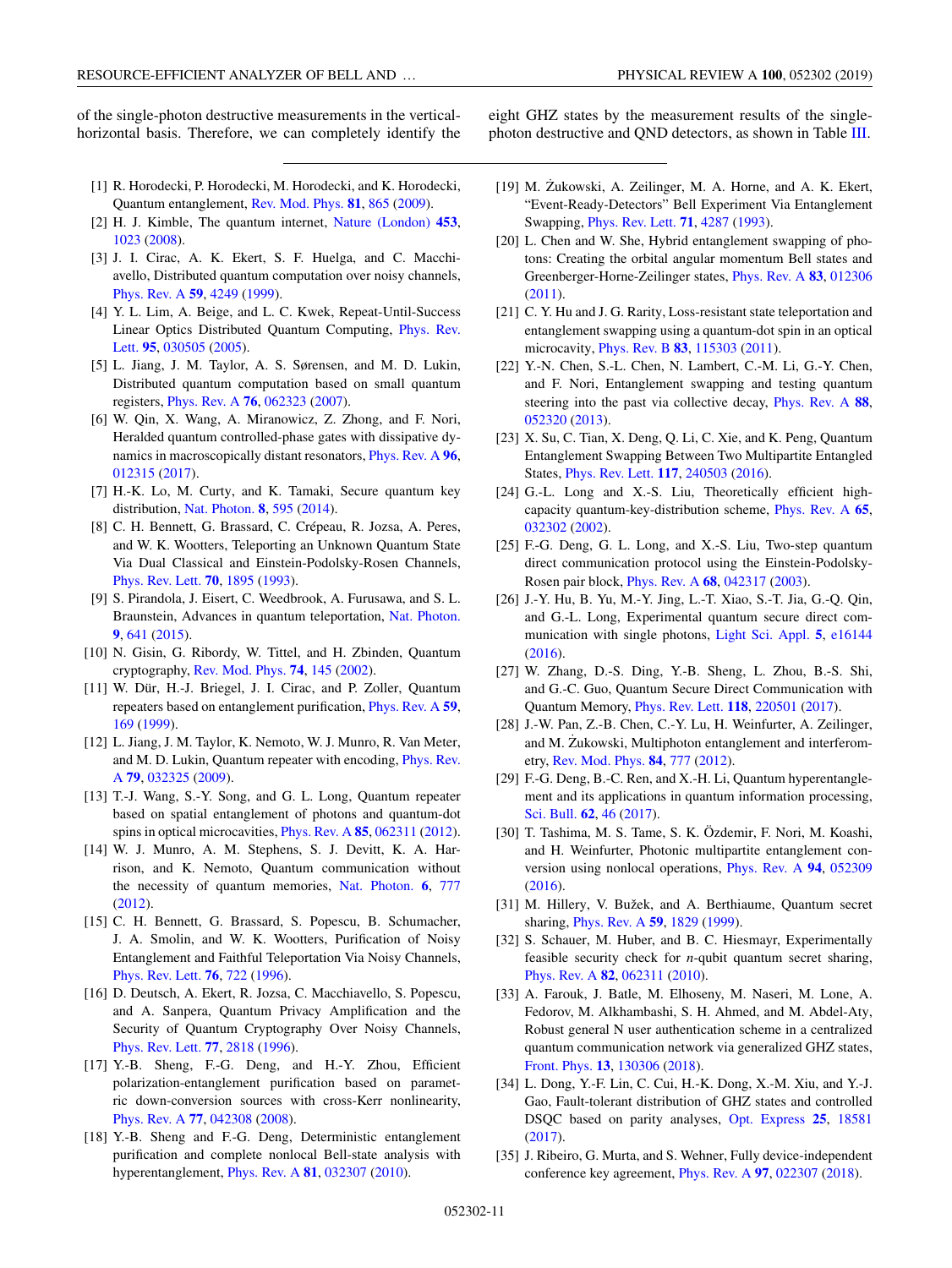- [36] H. J. Briegel, D. E. Browne, W. Dür, R. Raussendorf, and
- <span id="page-11-0"></span>LI, MIRANOWICZ, XIA, AND NORI PHYSICAL REVIEW A **100**, 052302 (2019)
- M. Van den Nest, Measurement-based quantum computation, [Nat. Phys.](https://doi.org/10.1038/nphys1157) **[5](https://doi.org/10.1038/nphys1157)**, [19](https://doi.org/10.1038/nphys1157) [\(2009\)](https://doi.org/10.1038/nphys1157).
- [37] T. Tanamoto, Y.-X. Liu, S. Fujita, X. Hu, and F. Nori, Producing Cluster States in Charge Qubits and Flux Qubits, [Phys. Rev. Lett.](https://doi.org/10.1103/PhysRevLett.97.230501) **[97](https://doi.org/10.1103/PhysRevLett.97.230501)**, [230501](https://doi.org/10.1103/PhysRevLett.97.230501) [\(2006\)](https://doi.org/10.1103/PhysRevLett.97.230501).
- [38] J. Q. You, X.-B. Wang, T. Tanamoto, and F. Nori, Efficient one-step generation of large cluster states with solid-state circuits, [Phys. Rev. A](https://doi.org/10.1103/PhysRevA.75.052319) **[75](https://doi.org/10.1103/PhysRevA.75.052319)**, [052319](https://doi.org/10.1103/PhysRevA.75.052319) [\(2007\)](https://doi.org/10.1103/PhysRevA.75.052319).
- [39] T. Tanamoto, Y.-X. Liu, X. Hu, and F. Nori, Efficient Quantum Circuits for One-Way Quantum Computing, [Phys. Rev. Lett.](https://doi.org/10.1103/PhysRevLett.102.100501) **[102](https://doi.org/10.1103/PhysRevLett.102.100501)**, [100501](https://doi.org/10.1103/PhysRevLett.102.100501) [\(2009\)](https://doi.org/10.1103/PhysRevLett.102.100501).
- [40] S. E. Economou, N. Lindner, and T. Rudolph, Optically Generated 2-Dimensional Photonic Cluster State from Coupled Quantum Dots, [Phys. Rev. Lett.](https://doi.org/10.1103/PhysRevLett.105.093601) **[105](https://doi.org/10.1103/PhysRevLett.105.093601)**, [093601](https://doi.org/10.1103/PhysRevLett.105.093601) [\(2010\)](https://doi.org/10.1103/PhysRevLett.105.093601).
- [41] M. Gimeno-Segovia, P. Shadbolt, D. E. Browne, and T. Rudolph, From Three-Photon Greenberger-Horne-Zeilinger States to Ballistic Universal Quantum Computation, [Phys. Rev. Lett.](https://doi.org/10.1103/PhysRevLett.115.020502) **[115](https://doi.org/10.1103/PhysRevLett.115.020502)**, [020502](https://doi.org/10.1103/PhysRevLett.115.020502) [\(2015\)](https://doi.org/10.1103/PhysRevLett.115.020502).
- [42] Y. Li, P. C. Humphreys, G. J. Mendoza, and S. C. Benjamin, Resource Costs for Fault-Tolerant Linear Optical Quantum Computing, [Phys. Rev. X](https://doi.org/10.1103/PhysRevX.5.041007) **[5](https://doi.org/10.1103/PhysRevX.5.041007)**, [041007](https://doi.org/10.1103/PhysRevX.5.041007) [\(2015\)](https://doi.org/10.1103/PhysRevX.5.041007).
- [43] V. Giovannetti, S. Lloyd, and L. Maccone, Quantum-enhanced measurements: beating the standard quantum limit, [Science](https://doi.org/10.1126/science.1104149) **[306](https://doi.org/10.1126/science.1104149)**, [1330](https://doi.org/10.1126/science.1104149) [\(2004\)](https://doi.org/10.1126/science.1104149).
- [44] W. Dür, M. Skotiniotis, F. Fröwis, and B. Kraus, Improved Quantum Metrology Using Quantum Error Correction, [Phys. Rev. Lett.](https://doi.org/10.1103/PhysRevLett.112.080801) **[112](https://doi.org/10.1103/PhysRevLett.112.080801)**, [080801](https://doi.org/10.1103/PhysRevLett.112.080801) [\(2014\)](https://doi.org/10.1103/PhysRevLett.112.080801).
- [45] L. F. Wei, Y.-X. Liu, and F. Nori, Generation and Control of Greenberger-Horne-Zeilinger Entanglement in Superconducting Circuits, [Phys. Rev. Lett.](https://doi.org/10.1103/PhysRevLett.96.246803) **[96](https://doi.org/10.1103/PhysRevLett.96.246803)**, [246803](https://doi.org/10.1103/PhysRevLett.96.246803) [\(2006\)](https://doi.org/10.1103/PhysRevLett.96.246803).
- [46] Y.-D. Wang, S. Chesi, D. Loss, and C. Bruder, One-step multiqubit Greenberger-Horne-Zeilinger state generation in a circuit QED system, [Phys. Rev. B](https://doi.org/10.1103/PhysRevB.81.104524) **[81](https://doi.org/10.1103/PhysRevB.81.104524)**, [104524](https://doi.org/10.1103/PhysRevB.81.104524) [\(2010\)](https://doi.org/10.1103/PhysRevB.81.104524).
- [47] V. Macrì, F. Nori, and A. F. Kockum, Simple preparation of Bell and Greenberger-Horne-Zeilinger states using ultrastrong-coupling circuit QED, [Phys. Rev. A](https://doi.org/10.1103/PhysRevA.98.062327) **[98](https://doi.org/10.1103/PhysRevA.98.062327)**, [062327](https://doi.org/10.1103/PhysRevA.98.062327) [\(2018\)](https://doi.org/10.1103/PhysRevA.98.062327).
- [48] T. Monz, P. Schindler, J. T. Barreiro, M. Chwalla, D. Nigg, W. A. Coish, M. Harlander, W. Hänsel, M. Hennrich, and R. Blatt, 14-Qubit Entanglement: Creation and Coherence, [Phys. Rev. Lett.](https://doi.org/10.1103/PhysRevLett.106.130506) **[106](https://doi.org/10.1103/PhysRevLett.106.130506)**, [130506](https://doi.org/10.1103/PhysRevLett.106.130506) [\(2011\)](https://doi.org/10.1103/PhysRevLett.106.130506).
- [49] H. Kaufmann, T. Ruster, C. T. Schmiegelow, M. A. Luda, V. Kaushal, J. Schulz, D. von Lindenfels, F. Schmidt-Kaler, and U. G. Poschinger, Scalable Creation of Long-Lived Multipartite Entanglement, [Phys. Rev. Lett.](https://doi.org/10.1103/PhysRevLett.119.150503) **[119](https://doi.org/10.1103/PhysRevLett.119.150503)**, [150503](https://doi.org/10.1103/PhysRevLett.119.150503) [\(2017\)](https://doi.org/10.1103/PhysRevLett.119.150503).
- [50] C.-S. Yu, X. X. Yi, H.-S. Song, and D. Mei, Robust preparation of Greenberger-Horne-Zeilinger and *W* states of three distant atoms, [Phys. Rev. A](https://doi.org/10.1103/PhysRevA.75.044301) **[75](https://doi.org/10.1103/PhysRevA.75.044301)**, [044301](https://doi.org/10.1103/PhysRevA.75.044301) [\(2007\)](https://doi.org/10.1103/PhysRevA.75.044301).
- [51] A. Zheng, J. Li, R. Yu, X.-Y. Lü, and Y. Wu, Generation of Greenberger-Horne-Zeilinger state of distant diamond nitrogen-vacancy centers via nanocavity input-output process, [Opt. Express](https://doi.org/10.1364/OE.20.016902) **[20](https://doi.org/10.1364/OE.20.016902)**, [16902](https://doi.org/10.1364/OE.20.016902) [\(2012\)](https://doi.org/10.1364/OE.20.016902).
- [52] F. Reiter, D. Reeb, and A. S. Sørensen, Scalable Dissipative Preparation of Many-Body Entanglement, [Phys. Rev. Lett.](https://doi.org/10.1103/PhysRevLett.117.040501) **[117](https://doi.org/10.1103/PhysRevLett.117.040501)**, [040501](https://doi.org/10.1103/PhysRevLett.117.040501) [\(2016\)](https://doi.org/10.1103/PhysRevLett.117.040501).
- [53] X. Q. Shao, J. H. Wu, X. X. Yi, and G.-L. Long, Dissipative preparation of steady Greenberger-Horne-Zeilinger states for Rydberg atoms with quantum Zeno dynamics, [Phys. Rev. A](https://doi.org/10.1103/PhysRevA.96.062315) **[96](https://doi.org/10.1103/PhysRevA.96.062315)**, [062315](https://doi.org/10.1103/PhysRevA.96.062315) [\(2017\)](https://doi.org/10.1103/PhysRevA.96.062315).
- [54] Y.-F. Huang, B.-H. Liu, L. Peng, Y.-H. Li, L. Li, C.-F. Li, and G.-C. Guo, Experimental generation of an eight-photon Greenberger–Horne–Zeilinger state, [Nat. Commun.](https://doi.org/10.1038/ncomms1556) **[2](https://doi.org/10.1038/ncomms1556)**, [546](https://doi.org/10.1038/ncomms1556) [\(2011\)](https://doi.org/10.1038/ncomms1556).
- [55] X.-C. Yao, T.-X. Wang, P. Xu, H. Lu, G.-S. Pan, X.-H. Bao, C.-Z. Peng, C.-Y. Lu, Y.-A. Chen, and J.-W. Pan, Observation of eight-photon entanglement, [Nat. Photon.](https://doi.org/10.1038/nphoton.2011.354) **[6](https://doi.org/10.1038/nphoton.2011.354)**, [225](https://doi.org/10.1038/nphoton.2011.354) [\(2012\)](https://doi.org/10.1038/nphoton.2011.354).
- [56] M. Malik, M. Erhard, M. Huber, M. Krenn, R. Fickler, and A. Zeilinger, Multi-photon entanglement in high dimensions, [Nat. Photon.](https://doi.org/10.1038/nphoton.2016.12) **[10](https://doi.org/10.1038/nphoton.2016.12)**, [248](https://doi.org/10.1038/nphoton.2016.12) [\(2016\)](https://doi.org/10.1038/nphoton.2016.12).
- [57] M. Krenn, M. Malik, R. Fickler, R. Lapkiewicz, and A. Zeilinger, Automated Search for New Quantum Experiments, [Phys. Rev. Lett.](https://doi.org/10.1103/PhysRevLett.116.090405) **[116](https://doi.org/10.1103/PhysRevLett.116.090405)**, [090405](https://doi.org/10.1103/PhysRevLett.116.090405) [\(2016\)](https://doi.org/10.1103/PhysRevLett.116.090405).
- [58] M. Krenn, A. Hochrainer, M. Lahiri, and A. Zeilinger, Entanglement by Path Identity, [Phys. Rev. Lett.](https://doi.org/10.1103/PhysRevLett.118.080401) **[118](https://doi.org/10.1103/PhysRevLett.118.080401)**, [080401](https://doi.org/10.1103/PhysRevLett.118.080401) [\(2017\)](https://doi.org/10.1103/PhysRevLett.118.080401).
- [59] N. Bergamasco, M. Menotti, J. E. Sipe, and M. Liscidini, Generation of Path-Encoded Greenberger-Horne-Zeilinger States, [Phys. Rev. Applied](https://doi.org/10.1103/PhysRevApplied.8.054014) **[8](https://doi.org/10.1103/PhysRevApplied.8.054014)**, [054014](https://doi.org/10.1103/PhysRevApplied.8.054014) [\(2017\)](https://doi.org/10.1103/PhysRevApplied.8.054014).
- [60] E. Megidish, T. Shacham, A. Halevy, L. Dovrat, and H. S. Eisenberg, Resource Efficient Source of Multiphoton Polarization Entanglement, [Phys. Rev. Lett.](https://doi.org/10.1103/PhysRevLett.109.080504) **[109](https://doi.org/10.1103/PhysRevLett.109.080504)**, [080504](https://doi.org/10.1103/PhysRevLett.109.080504) [\(2012\)](https://doi.org/10.1103/PhysRevLett.109.080504).
- [61] L.-M. Duan and H. J. Kimble, Scalable Photonic Quantum Computation Through Cavity-Assisted Interactions, [Phys. Rev. Lett.](https://doi.org/10.1103/PhysRevLett.92.127902) **[92](https://doi.org/10.1103/PhysRevLett.92.127902)**, [127902](https://doi.org/10.1103/PhysRevLett.92.127902) [\(2004\)](https://doi.org/10.1103/PhysRevLett.92.127902).
- [62] Y. Li, L. Aolita, and L. C. Kwek, Photonic multiqubit states from a single atom, [Phys. Rev. A](https://doi.org/10.1103/PhysRevA.83.032313) **[83](https://doi.org/10.1103/PhysRevA.83.032313)**, [032313](https://doi.org/10.1103/PhysRevA.83.032313) [\(2011\)](https://doi.org/10.1103/PhysRevA.83.032313).
- [63] Y. Hao, G. Lin, K. Xia, X. Lin, Y. Niu, and S. Gong, Quantum controlled-phase-flip gate between a flying optical photon and a Rydberg atomic ensemble, [Sci. Rep.](https://doi.org/10.1038/srep10005) **[5](https://doi.org/10.1038/srep10005)**, [10005](https://doi.org/10.1038/srep10005) [\(2015\)](https://doi.org/10.1038/srep10005).
- [64] A. Reiserer, N. Kalb, G. Rempe, and S. Ritter, A quantum gate between a flying optical photon and a single trapped atom, [Nature \(London\)](https://doi.org/10.1038/nature13177) **[508](https://doi.org/10.1038/nature13177)**, [237](https://doi.org/10.1038/nature13177) [\(2014\)](https://doi.org/10.1038/nature13177).
- [65] A. Reiserer and G. Rempe, Cavity-based quantum networks with single atoms and optical photons, [Rev. Mod. Phys.](https://doi.org/10.1103/RevModPhys.87.1379) **[87](https://doi.org/10.1103/RevModPhys.87.1379)**, [1379](https://doi.org/10.1103/RevModPhys.87.1379) [\(2015\)](https://doi.org/10.1103/RevModPhys.87.1379).
- [66] S. Perseguers, G. Lapeyre Jr, D. Cavalcanti, M. Lewenstein, and A. Acín, Distribution of entanglement in large-scale quantum networks, [Rep. Prog. Phys.](https://doi.org/10.1088/0034-4885/76/9/096001) **[76](https://doi.org/10.1088/0034-4885/76/9/096001)**, [096001](https://doi.org/10.1088/0034-4885/76/9/096001) [\(2013\)](https://doi.org/10.1088/0034-4885/76/9/096001).
- [67] S. Bose, V. Vedral, and P. L. Knight, Multiparticle generalization of entanglement swapping, [Phys. Rev. A](https://doi.org/10.1103/PhysRevA.57.822) **[57](https://doi.org/10.1103/PhysRevA.57.822)**, [822](https://doi.org/10.1103/PhysRevA.57.822) [\(1998\)](https://doi.org/10.1103/PhysRevA.57.822).
- [68] C.-Y. Lu, T. Yang, and J.-W. Pan, Experimental Multiparticle [Entanglement Swapping for Quantum Networking,](https://doi.org/10.1103/PhysRevLett.103.020501) Phys. Rev. Lett. **[103](https://doi.org/10.1103/PhysRevLett.103.020501)**, [020501](https://doi.org/10.1103/PhysRevLett.103.020501) [\(2009\)](https://doi.org/10.1103/PhysRevLett.103.020501).
- [69] J.-W. Pan and A. Zeilinger, Greenberger-Horne-Zeilinger-state analyzer, [Phys. Rev. A](https://doi.org/10.1103/PhysRevA.57.2208) **[57](https://doi.org/10.1103/PhysRevA.57.2208)**, [2208](https://doi.org/10.1103/PhysRevA.57.2208) [\(1998\)](https://doi.org/10.1103/PhysRevA.57.2208).
- [70] P. Kok, W. J. Munro, K. Nemoto, T. C. Ralph, J. P. Dowling, and G. J. Milburn, Linear optical quantum computing with photonic qubits, [Rev. Mod. Phys.](https://doi.org/10.1103/RevModPhys.79.135) **[79](https://doi.org/10.1103/RevModPhys.79.135)**, [135](https://doi.org/10.1103/RevModPhys.79.135) [\(2007\)](https://doi.org/10.1103/RevModPhys.79.135).
- [71] J. Calsamiglia and N. Lütkenhaus, Maximum efficiency of a linear-optical Bell-state analyzer, [Appl. Phys. B](https://doi.org/10.1007/s003400000484) **[72](https://doi.org/10.1007/s003400000484)**, [67](https://doi.org/10.1007/s003400000484) [\(2001\)](https://doi.org/10.1007/s003400000484).
- [72] J. Qian, X.-L. Feng, and S.-Q. Gong, Universal Greenberger-Horne-Zeilinger-state analyzer based on two-photon polarization parity detection, [Phys. Rev. A](https://doi.org/10.1103/PhysRevA.72.052308) **[72](https://doi.org/10.1103/PhysRevA.72.052308)**, [052308](https://doi.org/10.1103/PhysRevA.72.052308) [\(2005\)](https://doi.org/10.1103/PhysRevA.72.052308).
- [73] Y. Xia, Y.-H. Kang, and P.-M. Lu, Complete polarized photons Bell-states and Greenberger–Horne–Zeilinger-states analysis assisted by atoms, [J. Opt. Soc. Am. B](https://doi.org/10.1364/JOSAB.31.002077) **[31](https://doi.org/10.1364/JOSAB.31.002077)**, [2077](https://doi.org/10.1364/JOSAB.31.002077) [\(2014\)](https://doi.org/10.1364/JOSAB.31.002077).
- [74] L. Zhou and Y.-B. Sheng, Complete logic Bell-state analysis assisted with photonic Faraday rotation, [Phys. Rev. A](https://doi.org/10.1103/PhysRevA.92.042314) **[92](https://doi.org/10.1103/PhysRevA.92.042314)**, [042314](https://doi.org/10.1103/PhysRevA.92.042314) [\(2015\)](https://doi.org/10.1103/PhysRevA.92.042314).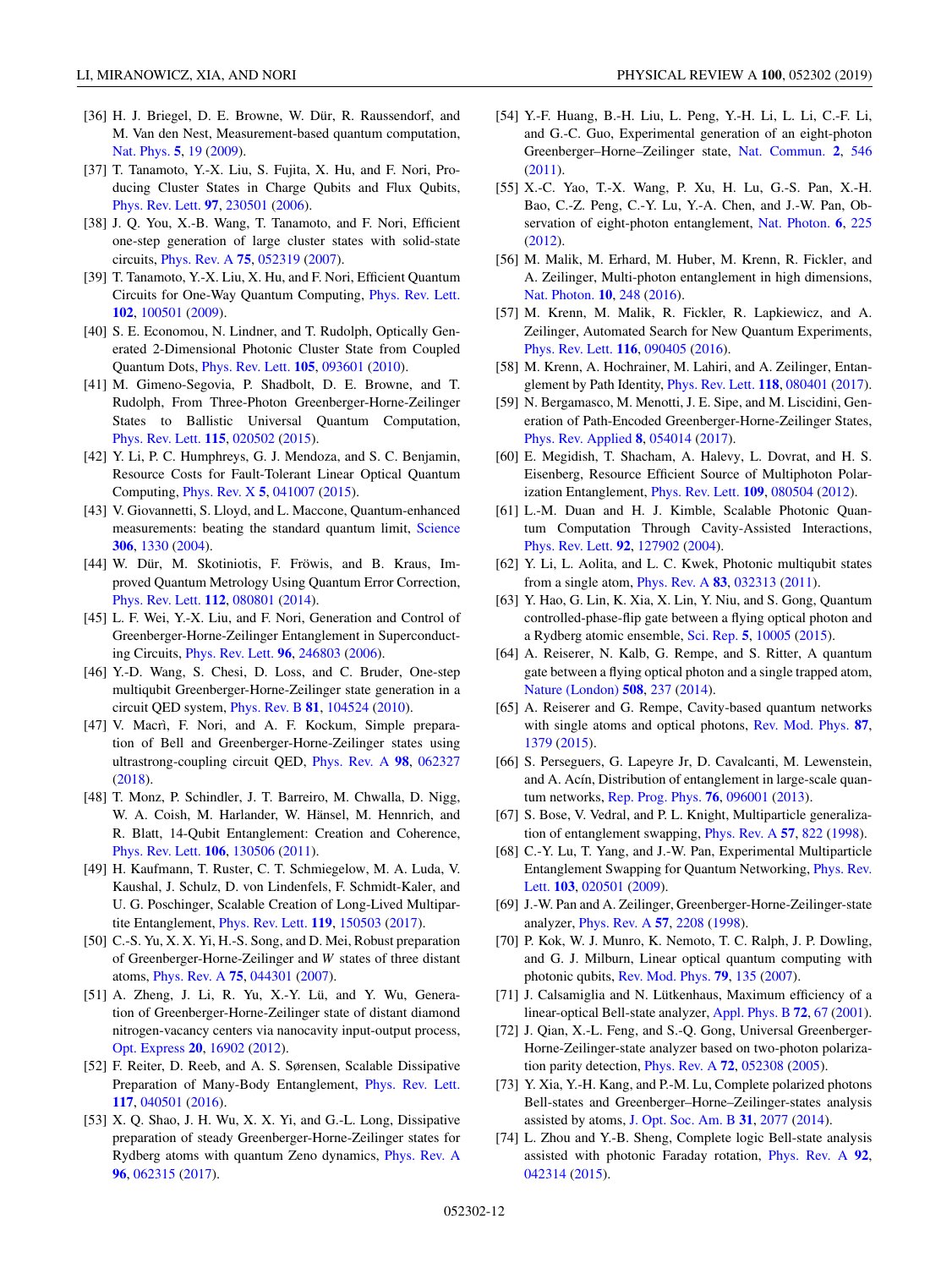- <span id="page-12-0"></span>[75] Y.-B. Sheng, F.-G. Deng, and G. L. Long, Complete hyperentangled-Bell-state analysis for quantum communication, [Phys. Rev. A](https://doi.org/10.1103/PhysRevA.82.032318) **[82](https://doi.org/10.1103/PhysRevA.82.032318)**, [032318](https://doi.org/10.1103/PhysRevA.82.032318) [\(2010\)](https://doi.org/10.1103/PhysRevA.82.032318).
- [76] B.-C. Ren, H.-R. Wei, M. Hua, T. Li, and F.-G. Deng, Complete hyperentangled-Bell-state analysis for photon systems assisted by quantum-dot spins in optical microcavities, [Opt. Express](https://doi.org/10.1364/OE.20.024664) **[20](https://doi.org/10.1364/OE.20.024664)**, [24664](https://doi.org/10.1364/OE.20.024664) [\(2012\)](https://doi.org/10.1364/OE.20.024664).
- [77] T.-J. Wang, Y. Lu, and G. L. Long, Generation and complete analysis of the hyperentangled Bell state for photons assisted by quantum-dot spins in optical microcavities, [Phys. Rev. A](https://doi.org/10.1103/PhysRevA.86.042337) **[86](https://doi.org/10.1103/PhysRevA.86.042337)**, [042337](https://doi.org/10.1103/PhysRevA.86.042337) [\(2012\)](https://doi.org/10.1103/PhysRevA.86.042337).
- [78] Q. Liu and M. Zhang, Generation and complete nondestructive analysis of hyperentanglement assisted by nitrogen-vacancy centers in resonators, [Phys. Rev. A](https://doi.org/10.1103/PhysRevA.91.062321) **[91](https://doi.org/10.1103/PhysRevA.91.062321)**, [062321](https://doi.org/10.1103/PhysRevA.91.062321) [\(2015\)](https://doi.org/10.1103/PhysRevA.91.062321).
- [79] G.-Y. Wang, Q. Ai, B.-C. Ren, T. Li, and F.-G. Deng, Errordetected generation and complete analysis of hyperentangled Bell states for photons assisted by quantum-dot spins in double-sided optical microcavities, [Opt. Express](https://doi.org/10.1364/OE.24.028444) **[24](https://doi.org/10.1364/OE.24.028444)**, [28444](https://doi.org/10.1364/OE.24.028444) [\(2016\)](https://doi.org/10.1364/OE.24.028444).
- [80] D. Witthaut, M. D. Lukin, and A. S. Sørensen, Photon sorters [and QND detectors using single photon emitters,](https://doi.org/10.1209/0295-5075/97/50007) Europhys. Lett. **[97](https://doi.org/10.1209/0295-5075/97/50007)**, [50007](https://doi.org/10.1209/0295-5075/97/50007) [\(2012\)](https://doi.org/10.1209/0295-5075/97/50007).
- [81] J. P. Reithmaier, G. Sek, A. Loffler, C. Hofmann, S. Kuhn, S. Reitzenstein, L. Keldysh, V. Kulakovskii, T. Reinecke, and A. Forchel, Strong coupling in a single quantum dot– semiconductor microcavity system, [Nature \(London\)](https://doi.org/10.1038/nature02969) **[432](https://doi.org/10.1038/nature02969)**, [197](https://doi.org/10.1038/nature02969) [\(2004\)](https://doi.org/10.1038/nature02969).
- [82] M. Arcari, I. Söllner, A. Javadi, S. Lindskov Hansen, S. Mahmoodian, J. Liu, H. Thyrrestrup, E. H. Lee, J. D. Song, S. Stobbe, and P. Lodahl, Near-Unity Coupling Efficiency of a [Quantum Emitter to a Photonic Crystal Waveguide,](https://doi.org/10.1103/PhysRevLett.113.093603) Phys. Rev. Lett. **[113](https://doi.org/10.1103/PhysRevLett.113.093603)**, [093603](https://doi.org/10.1103/PhysRevLett.113.093603) [\(2014\)](https://doi.org/10.1103/PhysRevLett.113.093603).
- [83] T. Li, A. Miranowicz, X. Hu, K. Xia, and F. Nori, Quantum memory and gates using a  $\Lambda$ -type quantum emitter coupled to a chiral waveguide, [Phys. Rev. A](https://doi.org/10.1103/PhysRevA.97.062318) **[97](https://doi.org/10.1103/PhysRevA.97.062318)**, [062318](https://doi.org/10.1103/PhysRevA.97.062318) [\(2018\)](https://doi.org/10.1103/PhysRevA.97.062318).
- [84] P. Lodahl, S. Mahmoodian, and S. Stobbe, Interfacing single photons and single quantum dots with photonic nanostructures, [Rev. Mod. Phys.](https://doi.org/10.1103/RevModPhys.87.347) **[87](https://doi.org/10.1103/RevModPhys.87.347)**, [347](https://doi.org/10.1103/RevModPhys.87.347) [\(2015\)](https://doi.org/10.1103/RevModPhys.87.347).
- [85] C. Y. Hu, A. Young, J. L. O'Brien, W. J. Munro, and J. G. Rarity, Giant optical Faraday rotation induced by a singleelectron spin in a quantum dot: applications to entangling remote spins via a single photon, [Phys. Rev. B](https://doi.org/10.1103/PhysRevB.78.085307) **[78](https://doi.org/10.1103/PhysRevB.78.085307)**, [085307](https://doi.org/10.1103/PhysRevB.78.085307) [\(2008\)](https://doi.org/10.1103/PhysRevB.78.085307).
- [86] C. Y. Hu, W. J. Munro, and J. G. Rarity, Deterministic photon entangler using a charged quantum dot inside a microcavity, [Phys. Rev. B](https://doi.org/10.1103/PhysRevB.78.125318) **[78](https://doi.org/10.1103/PhysRevB.78.125318)**, [125318](https://doi.org/10.1103/PhysRevB.78.125318) [\(2008\)](https://doi.org/10.1103/PhysRevB.78.125318).
- [87] R. J. Warburton, Single spins in self-assembled quantum dots, [Nat. Mater.](https://doi.org/10.1038/nmat3585) **[12](https://doi.org/10.1038/nmat3585)**, [483](https://doi.org/10.1038/nmat3585) [\(2013\)](https://doi.org/10.1038/nmat3585).
- [88] C. O'Brien, T. Zhong, A. Faraon, and C. Simon, Nondestructive photon detection using a single rare-earth ion coupled to a photonic cavity, [Phys. Rev. A](https://doi.org/10.1103/PhysRevA.94.043807) **[94](https://doi.org/10.1103/PhysRevA.94.043807)**, [043807](https://doi.org/10.1103/PhysRevA.94.043807) [\(2016\)](https://doi.org/10.1103/PhysRevA.94.043807).
- [89] D. Witthaut and A. S. Sørensen, Photon scattering by a threelevel emitter in a one-dimensional waveguide, [New J. Phys.](https://doi.org/10.1088/1367-2630/12/4/043052) **[12](https://doi.org/10.1088/1367-2630/12/4/043052)**, [043052](https://doi.org/10.1088/1367-2630/12/4/043052) [\(2010\)](https://doi.org/10.1088/1367-2630/12/4/043052).
- [90] A. Reiserer, S. Ritter, and G. Rempe, Nondestructive detection of an optical photon, [Science](https://doi.org/10.1126/science.1246164) **[342](https://doi.org/10.1126/science.1246164)**, [1349](https://doi.org/10.1126/science.1246164) [\(2013\)](https://doi.org/10.1126/science.1246164).
- [91] Y. Li, L. Aolita, D. E. Chang, and L. C. Kwek, Robust-Fidelity Atom-Photon Entangling Gates in the Weak-Coupling Regime, [Phys. Rev. Lett.](https://doi.org/10.1103/PhysRevLett.109.160504) **[109](https://doi.org/10.1103/PhysRevLett.109.160504)**, [160504](https://doi.org/10.1103/PhysRevLett.109.160504) [\(2012\)](https://doi.org/10.1103/PhysRevLett.109.160504).
- [92] T. Li and F.-G. Deng, Error-rejecting quantum computing with solid-state spins assisted by low-*Q* optical microcavities, [Phys. Rev. A](https://doi.org/10.1103/PhysRevA.94.062310) **[94](https://doi.org/10.1103/PhysRevA.94.062310)**, [062310](https://doi.org/10.1103/PhysRevA.94.062310) [\(2016\)](https://doi.org/10.1103/PhysRevA.94.062310).
- [93] D. Gottesman, Class of quantum error-correcting codes saturating the quantum hamming bound, [Phys. Rev. A](https://doi.org/10.1103/PhysRevA.54.1862) **[54](https://doi.org/10.1103/PhysRevA.54.1862)**, [1862](https://doi.org/10.1103/PhysRevA.54.1862) [\(1996\)](https://doi.org/10.1103/PhysRevA.54.1862).
- [94] G. Tóth and O. Gühne, Entanglement detection in the stabilizer formalism, [Phys. Rev. A](https://doi.org/10.1103/PhysRevA.72.022340) **[72](https://doi.org/10.1103/PhysRevA.72.022340)**, [022340](https://doi.org/10.1103/PhysRevA.72.022340) [\(2005\)](https://doi.org/10.1103/PhysRevA.72.022340).
- [95] C. Schmid, N. Kiesel, W. Laskowski, W. Wieczorek, M. Zukowski, and H. Weinfurter, Discriminating Multipartite Entangled States, [Phys. Rev. Lett.](https://doi.org/10.1103/PhysRevLett.100.200407) **[100](https://doi.org/10.1103/PhysRevLett.100.200407)**, [200407](https://doi.org/10.1103/PhysRevLett.100.200407) [\(2008\)](https://doi.org/10.1103/PhysRevLett.100.200407).
- [96] C. Greganti, M.-C. Roehsner, S. Barz, M. Waegell, and P. Walther, Practical and efficient experimental characterization of multiqubit stabilizer states, [Phys. Rev. A](https://doi.org/10.1103/PhysRevA.91.022325) **[91](https://doi.org/10.1103/PhysRevA.91.022325)**, [022325](https://doi.org/10.1103/PhysRevA.91.022325) [\(2015\)](https://doi.org/10.1103/PhysRevA.91.022325).
- [97] I. Buluta, S. Ashhab, and F. Nori, Natural and artificial atoms for quantum computation, [Rep. Prog. Phys.](https://doi.org/10.1088/0034-4885/74/10/104401) **[74](https://doi.org/10.1088/0034-4885/74/10/104401)**, [104401](https://doi.org/10.1088/0034-4885/74/10/104401) [\(2011\)](https://doi.org/10.1088/0034-4885/74/10/104401).
- [98] V. Giesz, N. Somaschi, G. Hornecker, T. Grange, B. Reznychenko, L. De Santis, J. Demory, C. Gomez, I. Sagnes, A. Lemaître *et al.*, Coherent manipulation of a solid-state artificial atom with few photons, [Nat. Commun.](https://doi.org/10.1038/ncomms11986) **[7](https://doi.org/10.1038/ncomms11986)**, [11986](https://doi.org/10.1038/ncomms11986) [\(2016\)](https://doi.org/10.1038/ncomms11986).
- [99] N. Somaschi, V. Giesz, L. De Santis, J. Loredo, M. P. Almeida, G. Hornecker, S. L. Portalupi, T. Grange, C. Antón, J. Demory, C. Gómez, I. Sagnes, N. D. Lanzillotti-Kimura, A. Lemaítre, A. Auffeves, A. G. White, L. Lanco, and P. Senellart, Nearoptimal single-photon sources in the solid state, [Nat. Photon.](https://doi.org/10.1038/nphoton.2016.23) **[10](https://doi.org/10.1038/nphoton.2016.23)**, [340](https://doi.org/10.1038/nphoton.2016.23) [\(2016\)](https://doi.org/10.1038/nphoton.2016.23).
- [100] D. P. DiVincenzo and F. Solgun, Multi-qubit parity measurement in circuit quantum electrodynamics, [New J. Phys.](https://doi.org/10.1088/1367-2630/15/7/075001) **[15](https://doi.org/10.1088/1367-2630/15/7/075001)**, [075001](https://doi.org/10.1088/1367-2630/15/7/075001) [\(2013\)](https://doi.org/10.1088/1367-2630/15/7/075001).
- [101] I. Cohen and K. Mølmer, Deterministic quantum network for distributed entanglement and quantum computation, [Phys. Rev. A](https://doi.org/10.1103/PhysRevA.98.030302) **[98](https://doi.org/10.1103/PhysRevA.98.030302)**, [030302\(R\)](https://doi.org/10.1103/PhysRevA.98.030302) [\(2018\)](https://doi.org/10.1103/PhysRevA.98.030302).
- [102] M. H. Mikkelsen, J. Berezovsky, N. G. Stoltz, L. A. Coldren, and D. D. Awschalom, Optically detected coherent spin dynamics of a single electron in a quantum dot, [Nat. Phys.](https://doi.org/10.1038/nphys736) **[3](https://doi.org/10.1038/nphys736)**, [770](https://doi.org/10.1038/nphys736) [\(2007\)](https://doi.org/10.1038/nphys736).
- [103] K. De Greve, D. Press, P. L. McMahon, and Y. Yamamoto, Ultrafast optical control of individual quantum dot spin qubits, [Rep. Prog. Phys.](https://doi.org/10.1088/0034-4885/76/9/092501) **[76](https://doi.org/10.1088/0034-4885/76/9/092501)**, [092501](https://doi.org/10.1088/0034-4885/76/9/092501) [\(2013\)](https://doi.org/10.1088/0034-4885/76/9/092501).
- [104] X.-L. Wang, L.-K. Chen, W. Li, H.-L. Huang, C. Liu, C. Chen, Y.-H. Luo, Z.-E. Su, D. Wu, Z.-D. Li, H. Lu, Y. Hu, X. Jiang, C.-Z. Peng, L. Li, N.-L. Liu, Y.-A. Chen, C.-Y. Lu, and J.-W. Pan, Experimental Ten-Photon Entanglement, [Phys. Rev. Lett.](https://doi.org/10.1103/PhysRevLett.117.210502) **[117](https://doi.org/10.1103/PhysRevLett.117.210502)**, [210502](https://doi.org/10.1103/PhysRevLett.117.210502) [\(2016\)](https://doi.org/10.1103/PhysRevLett.117.210502).
- [105] L.-K. Chen, Z.-D. Li, X.-C. Yao, M. Huang, W. Li, H. Lu, X. Yuan, Y.-B. Zhang, X. Jiang, C.-Z. Peng, L. Li, N.-L. Liu, X. Ma, C.-Y. Lu, Y.-A. Chen, and J.-W. Pan, Observation of ten-photon entanglement using thin  $BiB_3O_6$  crystals, [Optica](https://doi.org/10.1364/OPTICA.4.000077) **[4](https://doi.org/10.1364/OPTICA.4.000077)**, [77](https://doi.org/10.1364/OPTICA.4.000077) [\(2017\)](https://doi.org/10.1364/OPTICA.4.000077).
- [106] T. B. Pittman, B. C. Jacobs, and J. D. Franson, Demonstration of Nondeterministic Quantum Logic Operations Using Linear Optical Elements, [Phys. Rev. Lett.](https://doi.org/10.1103/PhysRevLett.88.257902) **[88](https://doi.org/10.1103/PhysRevLett.88.257902)**, [257902](https://doi.org/10.1103/PhysRevLett.88.257902) [\(2002\)](https://doi.org/10.1103/PhysRevLett.88.257902).
- [107] Y. Hasegawa, R. Ikuta, N. Matsuda, K. Tamaki, H.-K. Lo, T. Yamamoto, K. Azuma, and N. Imoto, Experimental timereversed adaptive Bell measurement towards all-photonic quantum repeaters, [Nat. Commun.](https://doi.org/10.1038/s41467-018-08099-5) **[10](https://doi.org/10.1038/s41467-018-08099-5)**, [378](https://doi.org/10.1038/s41467-018-08099-5) [\(2019\)](https://doi.org/10.1038/s41467-018-08099-5).
- [108] Z.-D. Li, R. Zhang, X.-F. Yin, L.-Z. Liu, Y. Hu, Y.-Q. Fang, Y.-Y. Fei, X. Jiang, J. Zhang, L. Li, N.-L. Liu, F. Xu, Y.-A.